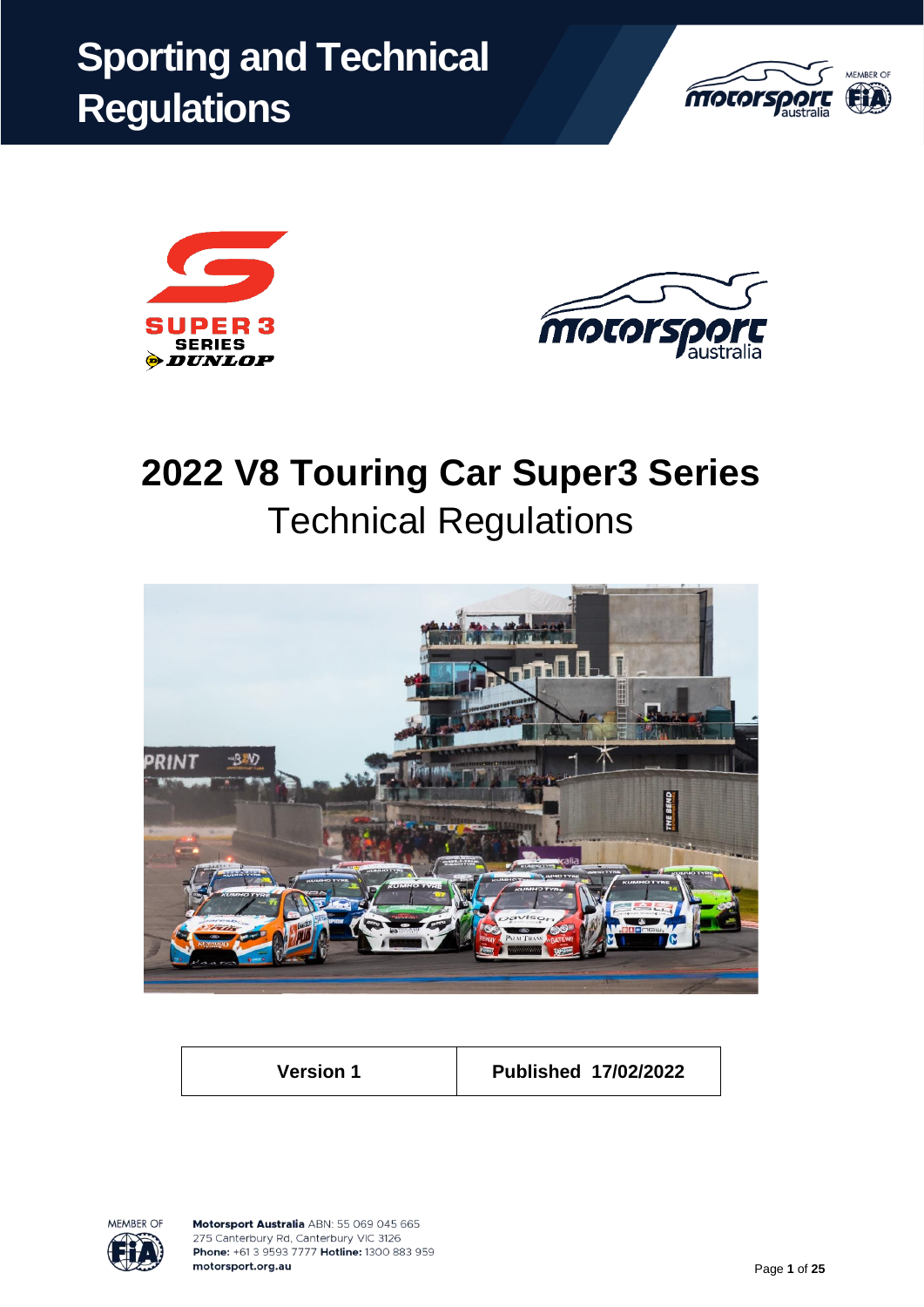

# 2022 V8 Touring Car Super3 Series **Technical Regulations**

A capitalised and italicised word in this document is defined in the FIA International Sporting Code (Code) or the National Competition Rules (NCR), including their Appendices.

Any HEADING is for reference only and has no regulatory effect.

# Contents

| S <sub>1</sub> |      |  |
|----------------|------|--|
|                | S1.1 |  |
|                | S1.2 |  |
| T1             |      |  |
| T2             |      |  |
| Т3             |      |  |
| Т4             |      |  |
| T5             |      |  |
| Т6             |      |  |
| T7             |      |  |
| T8             |      |  |
| Т9             |      |  |
|                | T9.1 |  |
|                | T9.2 |  |
|                |      |  |
|                |      |  |
| T13            |      |  |
|                |      |  |
|                |      |  |
| T16            |      |  |
|                |      |  |
|                |      |  |
| T19 I          |      |  |
|                |      |  |
|                |      |  |
| T22            |      |  |
| T23            |      |  |
|                |      |  |
|                |      |  |
|                |      |  |
| T27            |      |  |
| T28 I          |      |  |
|                |      |  |
|                |      |  |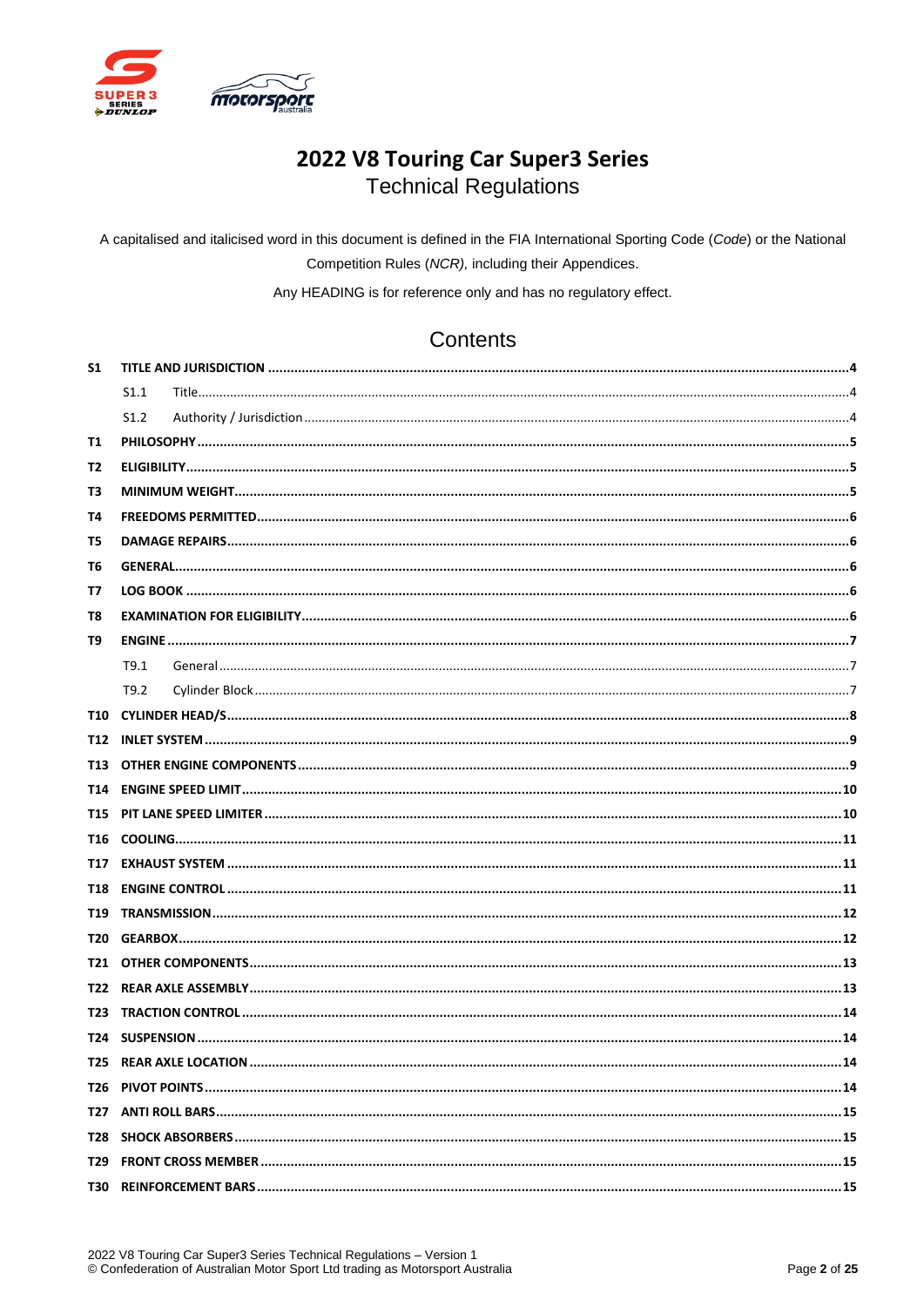

| T32.       |       |  |
|------------|-------|--|
|            |       |  |
|            | T33.1 |  |
|            |       |  |
|            |       |  |
|            |       |  |
| T37 I      |       |  |
| <b>T38</b> |       |  |
| T39        |       |  |
|            |       |  |
|            |       |  |
|            |       |  |
| T43        |       |  |
|            |       |  |
| T45        |       |  |
|            |       |  |
| T47        |       |  |
| <b>T48</b> |       |  |
|            |       |  |
|            |       |  |
|            |       |  |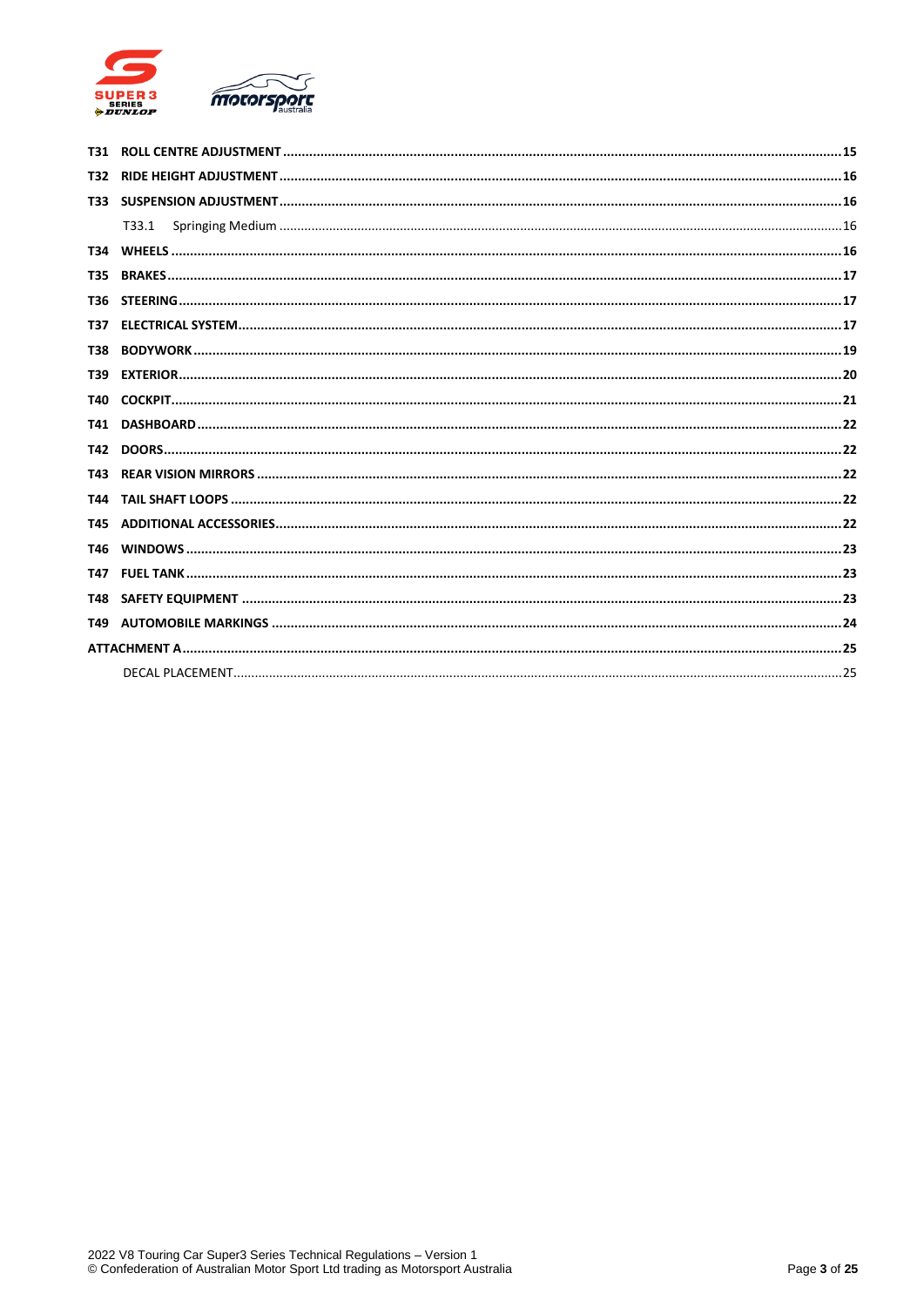

# **2022 V8 Touring Car Super3 Series**

# Technical Regulations

# <span id="page-3-1"></span><span id="page-3-0"></span>**S1 TITLE AND JURISDICTION**

#### **S1.1 Title**

This Series will only be known as and referred to as the "2022 V8 Touring Car Super3 Series".

#### <span id="page-3-2"></span>**S1.2 Authority / Jurisdiction**

- (a) Each round of the Series will be conducted in accordance with the Supercars Operations Manual 2022 as relevant to DS2/DS3 except for Division G.
- (b) Each *Automobile* must comply with the 2022 V8 Touring Car Super3 Series Technical Regulations to be eligible for the Series.
- (c) This Series has been sanctioned by *Motorsport Australia* as an Authorised Series.
- (d) Australian Racing Group Pty Ltd has been appointed as the Category Manager (CM) by *Motorsport Australia* for this Series.

| <b>Contact Details:</b> |             | <b>Liam Curkpatrick</b>           |
|-------------------------|-------------|-----------------------------------|
| Tel.                    | 0438 033246 |                                   |
| Email.                  |             | liam@australianracinggroup.com.au |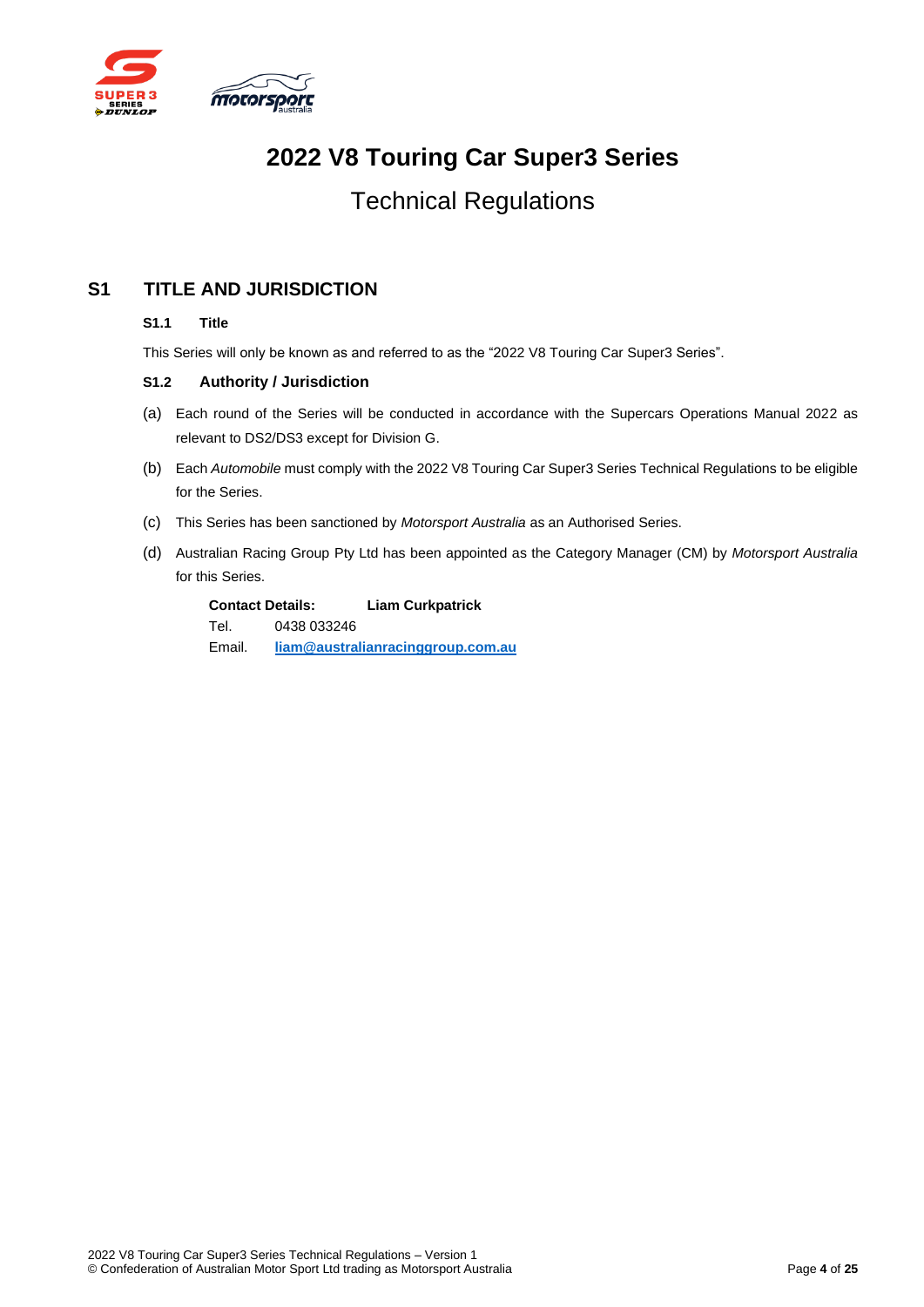

# **2022 V8 Touring Car Super3 Series**

# Technical Regulations

#### <span id="page-4-0"></span>**T1 PHILOSOPHY**

- (a) The category is based on de-registered Holden Commodore and Ford Falcon V8 Supercars which have competed as V8 Supercars post 1996 and 5 litre V8 Ford Falcon and Holden Commodore race cars with a proven heritage as competing in the Australian Touring Car Championship post Group A and pre AVESCO V8 Supercars.
- (b) These Technical Regulations are largely based on the respective *Automobile* technical requirements as documented by AVESCO/VESA/CAMS, with limited modifications designed to enhance reliability and cost effectiveness.
- (c) During its life the V8TCS3 category will be subject to amendments approved by *Motorsport Australia* to maintain exciting, cost effective *Competition*.

#### <span id="page-4-1"></span>**T2 ELIGIBILITY**

- (a) The requirements of these regulations apply to former Group 3A V8 Touring Cars (V8TC), which are defined as large scale Australian produced Holden Commodore and Ford Falcon, right hand drive, four door vehicles, fitted with pushrod two-valve normally aspirated V8 engines.
- (b) Each *Automobile* must have a registered history with AVESCO/VESA/CAMS and documentation must be provided to establish a clear line of history for the nominated year the *Automobile* is to represent.
- (c) No new *Automobile* may be constructed.
- (d) Each *Automobile* must comply with the Technical Appendix of the *Manual*.
- (e) Each *Automobile* must run with a V8TCS3 category approved MoTeC engine electronic control unit (ECU).
- (f) Scrutineers in conjunction with the Chief Scrutineer may refer to the respective *Automobile* Technical Regulations as published for the nominated year by AVESCO/VESA/CAMS.
- (g) Any aspect relating to the construction and/or modification of an *Automobile*, which is not expressly permitted in these regulations is prohibited. Permitted modifications are allowed only on the condition that the weights, specifications and/or dimensions as documented in the relevant Motorsport Australia Automobile Homologation Documents are adhered to.
- (h) The following models of *Automobile* are eligible in the V8TCS3 category:
	- (i) Ford Falcon EF to FG
	- (ii) Holden Commodore VP to VE2

#### <span id="page-4-2"></span>**T3 MINIMUM WEIGHT**

(a) At no time may the *Minimum Weight* of an *Automobile* be less than 1350 kg.

This weight must be achieved without the *Driver*, fuel or *Driver's* equipment.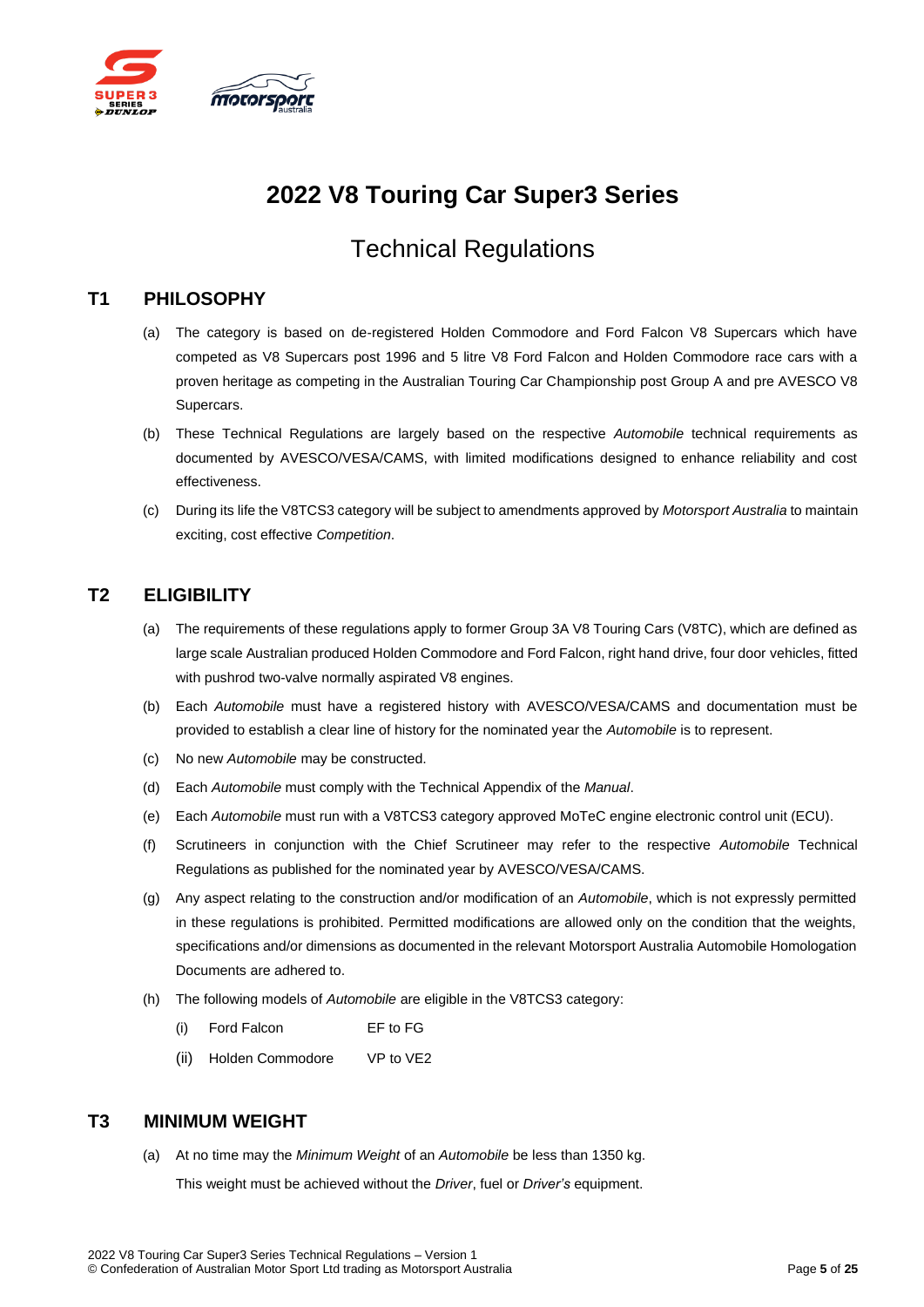

- (b) The minimum front axle weight of an *Automobile*, measured at the front axle centreline, is 750 kg. This weight must be achieved at all times, without fuel, *Driver* or *Driver's* apparel on board.
- (c) It is permitted to complete the weight of an *Automobile* by one or more *Ballasts* provided that they are strong unitary blocks, fixed by means of tools and capable of being sealed by the Chief Scrutineer.

#### <span id="page-5-0"></span>**T4 FREEDOMS PERMITTED**

- (a) Where in these regulations freedom is permitted to fit specific parts:
	- (i) Holes may be drilled/made to allow the passage or fixing of that part.
	- (ii) The minimum local modifications for clearance or mounting purposes only may be made in the surrounding area.
- (b) If the permitted part requires modifications to be made to "mating" parts, then those modifications are permitted.
- (c) Any modification permitted under these regulations is allowed only on the condition that the weights and/or dimensions contained in these regulations and the Homologation Documents are respected.
- (d) Unless specifically permitted in these regulations, the use of titanium or titanium alloy in any part of an *Automobile* is prohibited.
- (e) Throughout the *Automobile*, the use of any nut, bolt, screw, rivet, weld or adhesive may be replaced by the use of one of the other methods of attachment contained in this regulation.
- (f) Any damaged thread may be repaired by the fitment of an insert, with a similar internal diameter (e.g. helicoil).

#### <span id="page-5-1"></span>**T5 DAMAGE REPAIRS**

- (a) Restoration of body shape and *Chassis* geometry following accidental damage is permitted by the addition of any material necessary to affect the repairs (e.g. body filler, weld metal).
- (b) All *Bodywork* including any repair of damage at an *Event* must be to a tradesman like standard and must permit the *Automobile* to be presented in as near to original condition as possible and is subject to approval by the Chief Scrutineer.

#### <span id="page-5-2"></span>**T6 GENERAL**

Each *Competitor* is responsible for ensuring that each *Automobile* complies with the conditions of eligibility contained in these regulations and relevant Motorsport Australia Homologation Documents.

#### <span id="page-5-3"></span>**T7 LOG BOOK**

- (a) Each *Automobile* must be subject of a current Motorsport Australia Log Book.
- (b) Each *Automobile* must correspond with the detailed description contained in the relevant homologation document and the Motorsport Australia Log Book issued for that make and model of *Automobile*.
- (c) The original AVESCO/VESA/CAMS Automobile Log Book must be produced upon request.

#### <span id="page-5-4"></span>**T8 EXAMINATION FOR ELIGIBILITY**

(a) Should the Chief Scrutineer suspect at any time that an *Automobile* does not comply with these regulations, the *Competitor*, or nominated representative, must be so advised and given the opportunity to comment on the suspected or alleged ineligibility.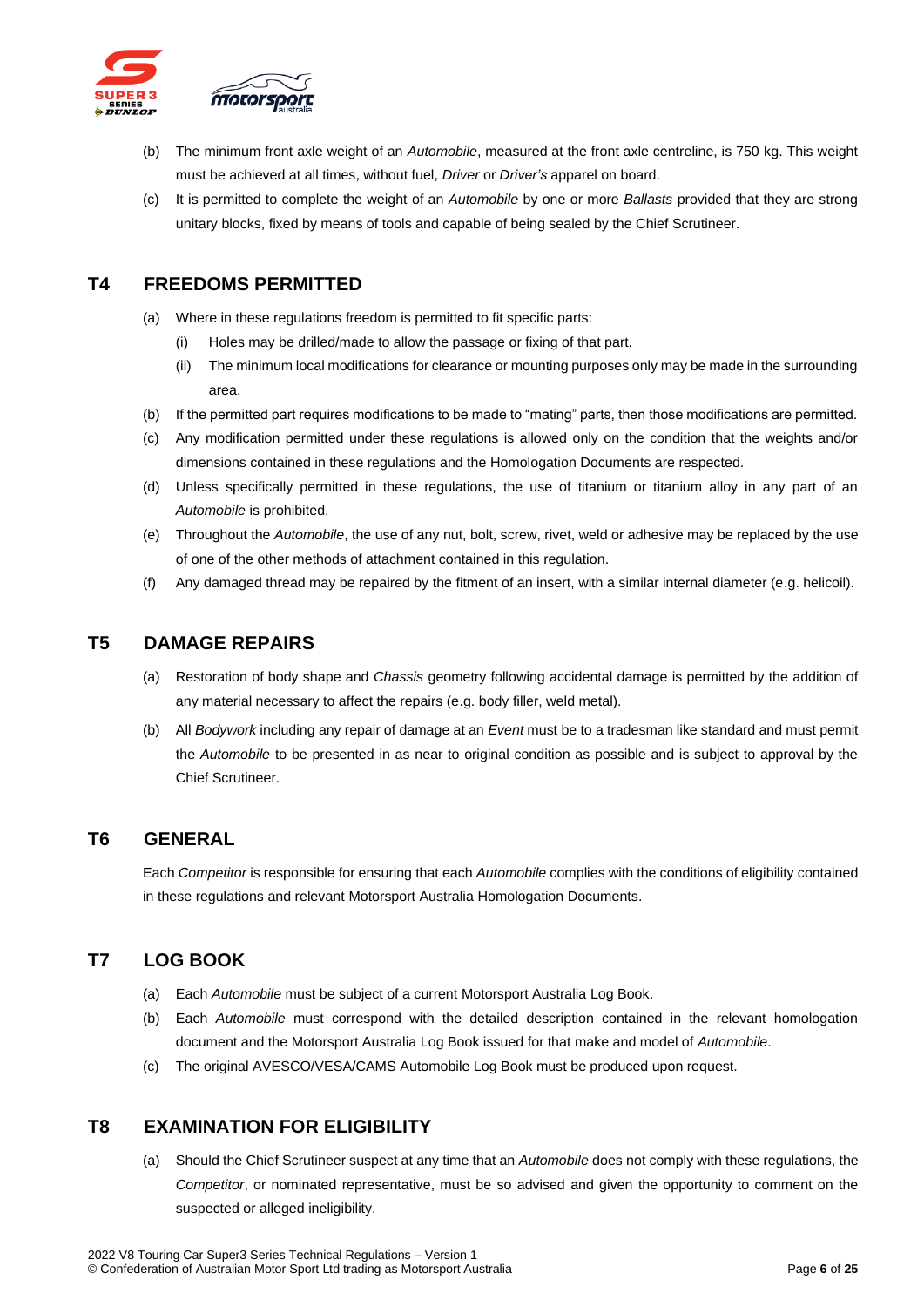

- (b) Any comment so made may be recorded by the Chief Scrutineer, and subsequently may be presented at any Stewards inquiry.
- (c) The Chief Scrutineer and/or Scrutineers may refer to the original V8 Supercar/CAMS Technical Regulations for the particular model *Automobile* being inspected. Scrutineers may also carry out scrutineering by direct comparison of *Automobile* components as listed in the Motorsport Australia Homologation Documents.
- (d) The checking for eligibility and sealing as specified in these regulations prior to *Competition* will be performed by V8TCS3 personnel authorised by the CM. The presence of a *Seal* will not automatically protect the *Automobile* from being subject to a protest, or from examination by Scrutineers.

#### <span id="page-6-1"></span><span id="page-6-0"></span>**T9 ENGINE**

#### **T9.1 General**

- (a) Each make/model of *Automobile* must only be fitted with a *Cylinder Block* and cylinder heads as detailed in the relevant Vehicle Specification Documents (VSD).
- (b) Each engine used during an *Event* must comply with all the dimensions in these regulations.
- (c) The maximum Engine Capacity permitted is 5000 cc + 25 cc.
- (d) With prior express permission in writing and with all restrictions applied by the TA, a *Cylinder Block* may be bored to achieve a total capacity of 5025 cc. All other engine dimensions will still apply.
- (e) The compression ratio must not exceed 10.0:1.
- (f) The engine must not produce power above 7500 rpm.
- (g) The engine must have suitable provision for the cylinder heads, sump and distributor to be sealed to the *Cylinder Block* so that the cylinder heads, sump and distributor are not able to be removed. Once an engine has been sealed by the TA, the *Seals* must remain intact and legible at all times. These *Seals* must only be removed by the TA or with the express prior approval of, and subject to the conditions of, the TA.
- (h) The minimum engine component weights stated in Rules G8.7 & G8.8 of the Supercar Operations Manual must be complied with at all times during any *Event*. It is permitted to use components which do not comply with these minimum weights during *Passenger* Rides and Testing.
- (i) Each Ford engine fitted with D3 cylinder heads and each HMS Holden engine, must maintain the same positioning of the cylinder heads in relation to the cylinder bore centre line. The bore centre line must be in the same position as specified by the engine manufacturer and the sample *Cylinder Blocks* held by Supercars.
- (j) Each Ford D3 and HMS Holden inlet and exhaust valve position in the cylinder head must remain as specified by the engine manufacturer and the sample cylinder heads held by Supercars.

**NOTE:** A radial tolerance of 1.0 mm will be applied to both inlet and exhaust valve centre lines with this dimension being measured at the cylinder head face.

- (k) Each *Automobile* must only mount and locate the engine, bell housing and gearbox combination by means of the engine mounts and the rear gearbox *Cross Member* mount.
- (l) Any engine component or accessory is prohibited to be constructed of magnesium alloy.

#### <span id="page-6-2"></span>**T9.2 Cylinder Block**

- (a) The following conditions apply to the approved *Cylinder Block*:
	- (i) The bore size must be 101.473 mm or greater.
	- (ii) The fitment of sleeves to the *Cylinder Block* is permitted.
	- (iii) The normal section of each cylinder must be circular.
	- (iv) The location of the *Cylinder Block* within the *Body Shell*, as measured from the front edge of the oil pan mounting flange must be as stated in the relevant VSD.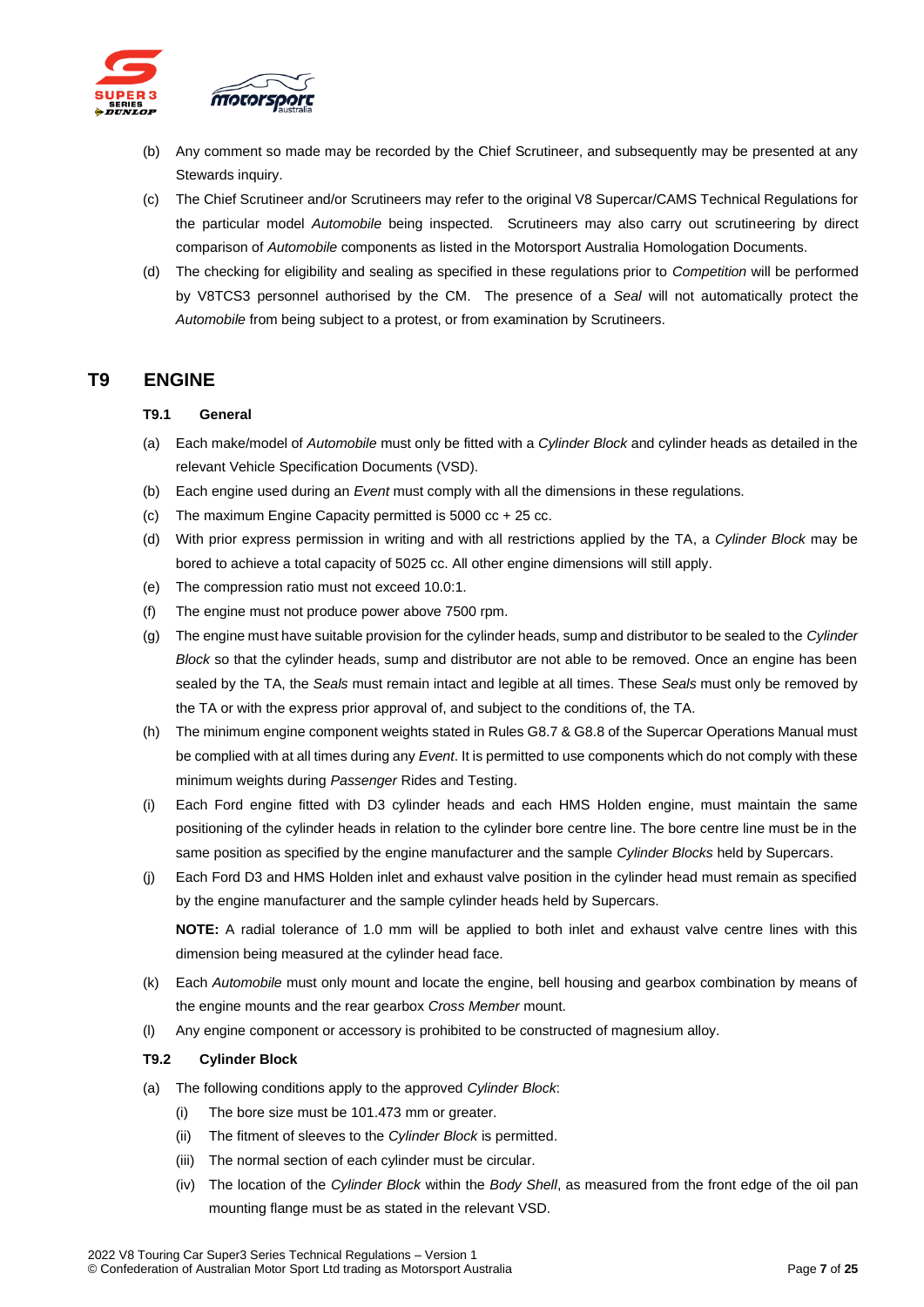

- (v) The axis of the crankshaft (the pitch angle of the engine) must be a minimum of 2 degrees and a maximum of 4 degrees downwards towards the rear with respect to the V8 Supercars "Z" datum.
- (vi) The engine mounts are free but not their number nor position save for the following:
	- (A) It is permitted on the Ford *Cylinder Block* to utilize additional engine block mounting points. The additional engine block mounting points must be placed in the pan rail and must not be located past the second and third main bearing journals on either side of the *Cylinder Block*.
	- (B) It is permitted to mount the engine by the sump to the front suspension *Cross Member* complying with Schedule G8.6 of the Supercar Operations Manual. Each design of this type is required to be submitted to the TA prior to being implemented.
	- (C) Any other component or accessory is prohibited to locate or mount the engine to the *Chassis*.
- (vii) The cylinder head face must remain at 90 degrees to the cylinder bore centre line.
- (viii) It is permitted to add or remove material to or from the *Cylinder Block*, subject to:
	- (A) the integrity of the original casting of the *Cylinder Block* being respected; and
	- (B) that no attempt is made to vary the basic design of the *Cylinder Block* beyond modifications permitted in these regulations.
- (ix) It must always be possible for the *Cylinder Block* to be identified as the approved *Cylinder Block*.
- (x) The camshaft lifter bores must remain in the same location as specified by the manufacturer and the samples held by Supercars on the Ford M 6010 Boss 302 and the Holden Motor Sport 22534350 *Cylinder Blocks*.
- (xi) The minimum weight of any *Cylinder Block* used must be 70 kg. The weight of the block will include any core/oil gallery and rear cam tunnel plugs, cam bearings and any internal oil feed scavenge lines and removable rear main *Seal* carrier.
- (xii) A block that is less than 70 kg is permitted to have *Ballast* weight to bring it up to 70 kg placed on either:
	- (A) the *Chassis* rail, no further rearward than X+1855, no lower than the underside of the front *Chassis* rail and must not protrude more than 25 mm from the inner face of the front *Chassis* rail and be equally distributed side to side of the *Automobile*: or
	- (B) the block itself in a position approved by the TA that does not lower the centre of gravity of the block.
- (xiii) The maximum relative density of any material used as *Ballast* is 12.

#### <span id="page-7-0"></span>**T10 CYLINDER HEAD/S**

- (a) Subject to respecting these regulations and the homologated dimensions, modifications to the cylinder head are free, save for the following:
	- (i) It is permitted to add material to the cylinder head provided that the integrity of the original casting is respected and that no attempt is made to vary the basic design of the homologated component beyond the permitted modifications and that it must always be possible for the cylinder head to be identified as the homologated part.
	- (ii) The original spark plug location must be retained in all respects.
	- (iii) It is permitted to use valves, valve spring retainers and collets manufactured from Titanium alloy.
	- (iv) Valves may only be opened by mechanical action and closed by means of coil springs.
	- (v) For each Ford and Holden Motor Sport engine, the maximum inlet valve diameter is 53.97 mm (2.125 inches)
	- (vi) The minimum inlet and exhaust valve stem diameter is 7.0 mm.
	- (vii) The inlet and exhaust valve heads and stems must be solid.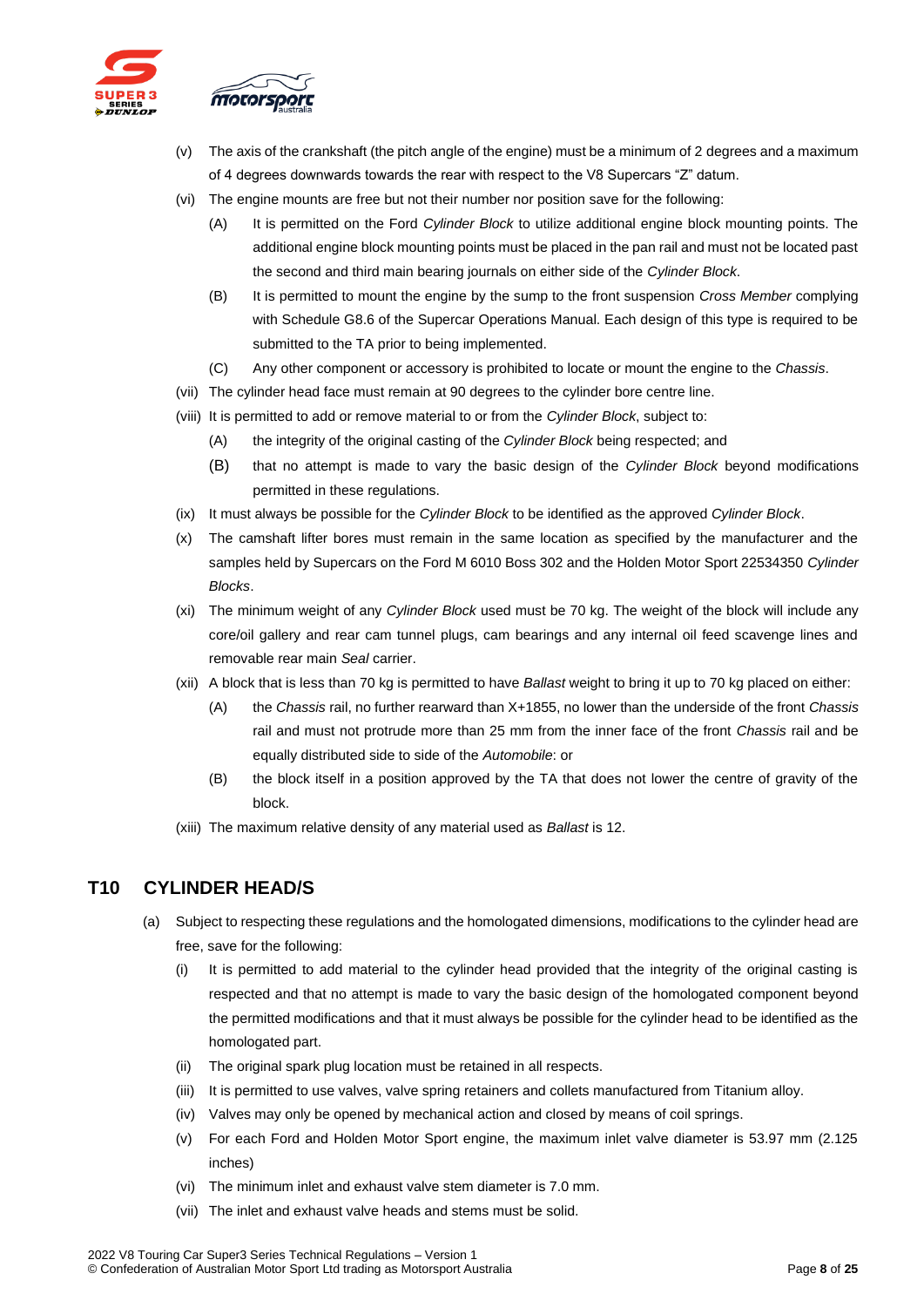

# **T11 RECIPROCATING COMPONENTS**

- (a) Each reciprocating component is free, except that:
	- (i) No part of the piston may protrude beyond the cylinder head face of the *Cylinder Block* when the piston is at TDC.
	- (ii) The minimum weight of each piston, including the piston pin but not including the piston rings or retainers, is 500 grams. Each stem must be solid.
	- (iii) Each connecting rod must be of ferrous alloy.
	- (iv) The minimum weight of each connecting rod, including the connecting rod bolts, nuts and washers but not including the "big end" bearings, is 500 grams.

# <span id="page-8-0"></span>**T12 INLET SYSTEM**

- (a) The inlet/induction system is free, except that:
	- (i) The engine must be naturally aspirated.
	- (ii) Water injection is prohibited.
	- (iii) Any device which alters the configuration of the manifold, induction system (eg; moveable inlet rams) or exhaust while the engine is operating is prohibited.
	- (iv) Throttle actuation must be exclusively by "butterfly" for any *Automobile* fitted with cylinder heads of material other than cast iron.
	- (v) There must be a direct mechanical connection from the accelerator pedal to the throttle/s of the engine, so the energy used to activate the throttle/s must be exclusively generated and controlled by the *Driver's* foot.
	- (vi) With the exception of the full throttle stop and idle adjuster, any device which allows the throttle to be artificially positioned by resisting the force of either the *Driver's* foot or the throttle return mechanism is prohibited.
	- (vii) The maximum number of fuel injectors is 8.
	- (viii) Each throttle link must be fitted with a return spring, which in the event of a failure in the throttle linkage must return each throttle to the closed position.
	- (ix) The maximum fuel pressure permitted at any time is 5.5 bar.
	- (x) Only one fuel injector per cylinder is permitted which must inject fuel directly into the side or the top of the manifold or trumpet only.
	- (xi) The only fuel injectors permitted are as follows:

| <b>Brand</b>                                       | Model               | <b>Part Number</b>     |
|----------------------------------------------------|---------------------|------------------------|
| Bosch                                              | 351/*363            | 0280150351/*0280150363 |
| *Bosch 363 injector supersedes Bosch 351 injector. |                     |                        |
| Bosch                                              | 036                 | 0280150036             |
| Rochester                                          | 2014                | D04917104988           |
| Rochester                                          | 2015                | D049171104989          |
| Siemens                                            | F <sub>111405</sub> | F <sub>111405</sub>    |

#### <span id="page-8-1"></span>**T13 OTHER ENGINE COMPONENTS**

(a) Subject to these regulations, all of the other components necessary for the functioning of the engine including exhaust systems, engine management and the lubrication system are free.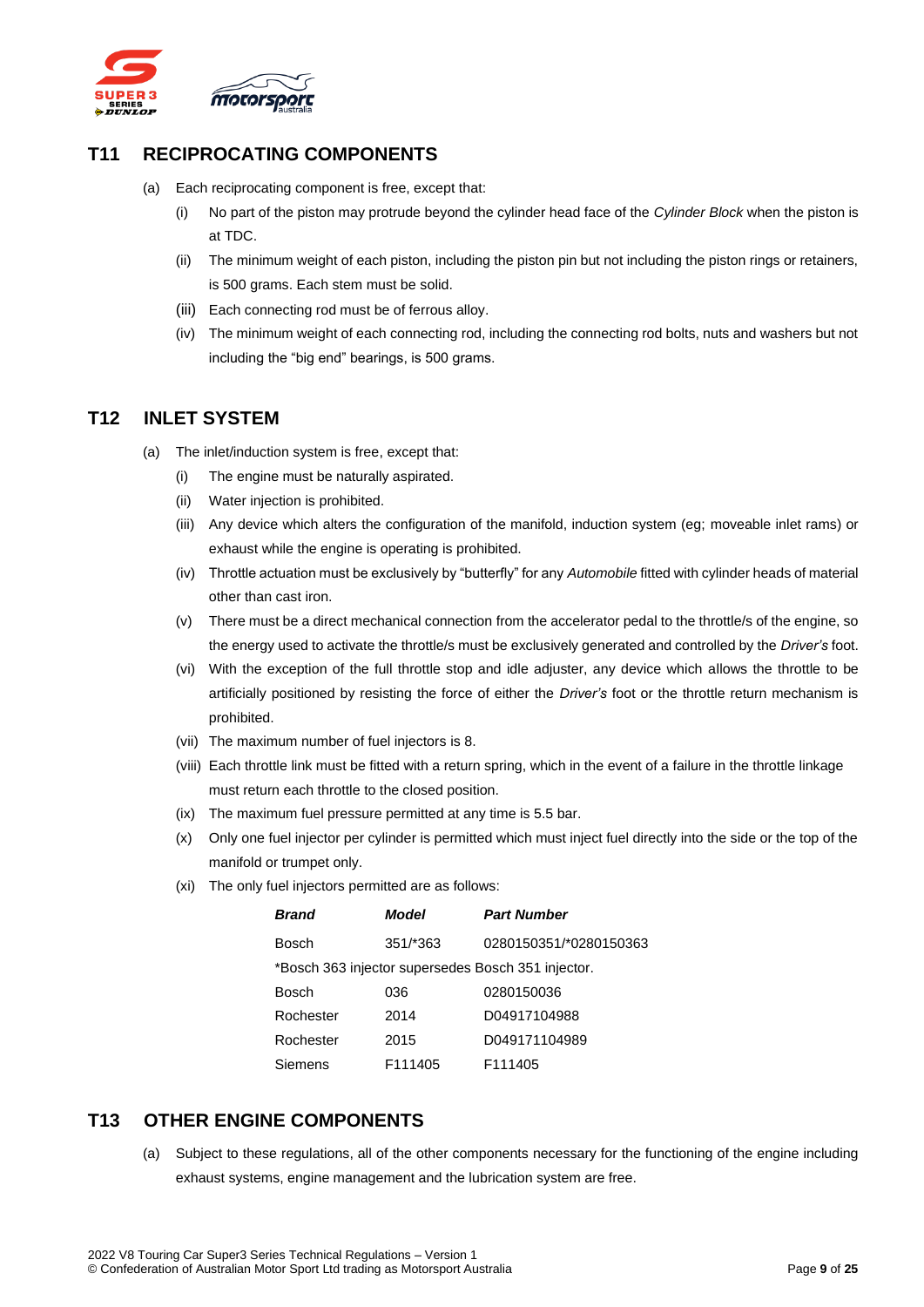

- (b) Where a dry sump system is utilised, the engine oil pressure/scavenge pump assembly must be at the front of the *Cylinder Block* (to either side) and belt driven via an adaptor, off the nose of the crankshaft.
- (c) Each *Automobile* must be fitted with crankcase/oil tank breather/s discharging to the atmosphere and have fitted to such breather/s an oil-trap container (which must be empty at the start of *Competition*) of at least 3 litres capacity.
- (d) Camshafts are free for an *Automobile* with an 'H' pattern gearbox, but not their number and location, which must remain as homologated, nor the maximum valve lift, which is 0.730".
- (e) For an *Automobile* with a sequential gearbox and MoTeC M800 ECU, a control camshaft is required. In this case, the maximum valve lift is 0.710" (0 lash).
- (f) Any device which varies the valve timing whilst the engine is operating is prohibited.
- (g) The crankshaft must respect the homologated crankpin phasing and throw angles.
- (h) The stroke of the crankshaft must be a maximum of 77.22 mm and a minimum of 75.18 mm.
- (i) The minimum crankshaft "big end" journal diameter is 47.45 mm.
- (j) The minimum crankshaft "main" journal diameter is 56.55 mm.
- (k) The minimum weight of any crankshaft is 16.5 kg including the spigot bearing/bush but not including any keys, bolts or other external drive components.
- (l) The flywheel must be made of steel.
- (m) The flywheel ring-gear must either be an integral part of the flywheel itself or must be attached to the flywheel in the same manner as the production vehicle from which the *Automobile* has been derived.
- (n) The ignition distributor may be removed from its original location. The drive for the relocated distributor must be used exclusively by the distributor.

#### <span id="page-9-0"></span>**T14 ENGINE SPEED LIMIT**

- (a) It is prohibited for the engine to produce power above 7500 rpm.
- (b) Except for the operation of the Pit Lane Speed Limiter, under no circumstances may any engine management system or device provide any engine revolution limiting function under 6800 rpm.

#### <span id="page-9-1"></span>**T15 PIT LANE SPEED LIMITER**

- (a) Each *Automobile* must be fitted with a functioning pit lane speed limiter (limiter), which must only operate as follows:
	- (i) The limiter must only operate using a secondary engine speed limit which must always be set below 3000 rpm and must only be activated by a switch operated by the *Driver*.
	- (ii) The limiter must not operate above 4000 rpm.
	- (iii) The switch that is used to activate the limiter must be connected directly to an engine management system input and must not be connected to any other device.
	- (iv) The limiter must be activated at all times while the *Automobile* is moving in pit lane.
	- (v) The engine rev limiting function used for the limiter must include a complete ignition cut of the engine.
	- (vi) Once the switch that is used to activate the limiter has been turned off, the engine management system must return immediately to the 7500 rpm limit.
	- (vii) Regardless of the limiter, each *Competitor* always remains responsible for ensuring that the pit lane speed limit is respected, and that the limiter does not use a road speed input for any part of its operation.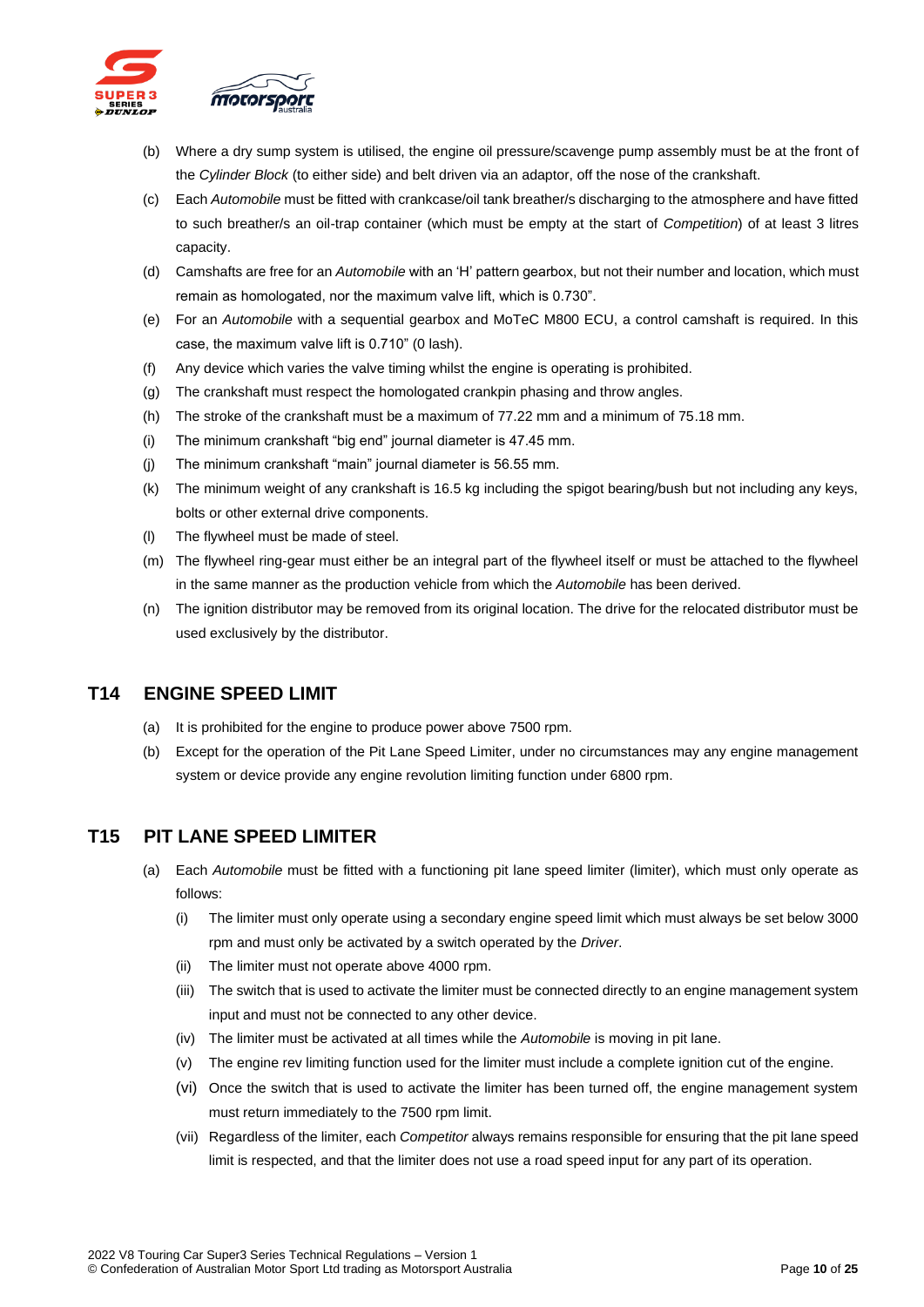

# <span id="page-10-0"></span>**T16 COOLING**

- (a) Subject to other parts of this regulation, the cooling system, including the water pump, fans, screens and catch tanks are free.
- (b) The water pump must be driven directly by the crankshaft via a belt and must be mounted in the same position as in the production vehicle from which the *Automobile* is derived.
- (c) The cooling system must be arranged so that all of the return coolant from the radiator enters the engine via the *Cylinder Block*.
- (d) A replacement radiator may be fitted subject to:
	- (i) There being no modification to the *Bodywork; and*
	- (ii) It being fitted in the same general location relative to the engine.
- (e) Ducting to the front face of the radiator is permitted within the perimeter of the *Bodywork* but not lower than the lower edge of the front air dam.
- (f) Ducting of air from the rear of the radiator is prohibited.
- (g) Engine oil radiators are free and ducting to them is permitted, subject to the radiator/s and associated ducting being located within the perimeter of the *Bodywork* and not lower than the lower edge of the front air dam.
- (h) It is permitted to make the top of the radiator support panel removable solely to facilitate changing the engine.
- (i) Any part of any ducting (whatever the purpose of such ducting) is prohibited forward of a line drawn between the upper and lower edges of the rear opening in the homologated front air dam.

# <span id="page-10-1"></span>**T17 EXHAUST SYSTEM**

- (a) Each *Automobile* must be fitted with an exhaust system, to comply with Technical Appendix, Schedule B of the *Manual*.
- (b) No component of the *Chassis* may be used to evacuate exhaust gases.
- (c) It is permitted to modify the shape of the floor pan to accommodate mufflers, but any such modifications are limited to those surfaces of the floor pan which are located:
	- (i) Longitudinally, more than 100 mm behind the joint where the front bulkhead (which isolates the engine compartment from the *Cockpit*) meets the floor pan.
	- (ii) Laterally, between the inner edges of the sills.
- (d) It is permitted to:
	- (i) Remove material from the homologated side skirt/s to permit the protrusion of the exhaust through the skirt.
	- (ii) Fold or remove the seam of the rocker panel to assist with the exhaust pipe placement, subject to only the barest work necessary to facilitate this modification being undertaken.
- (e) Particular attention must be paid to the retention of the original strength and rigidity of the floor.
- (f) Any modification may not vary the horizontal height of the floor pan by more than 100 mm and may not be used for any other purpose other than to allow the fitment of mufflers.
- (g) No other component may impinge on the surface defined by the original floor pan.

#### <span id="page-10-2"></span>**T18 ENGINE CONTROL**

The ignition timing of any engine must not vary by more than 6 degrees at any time while the engine is above 4000 rpm and above 10% throttle opening.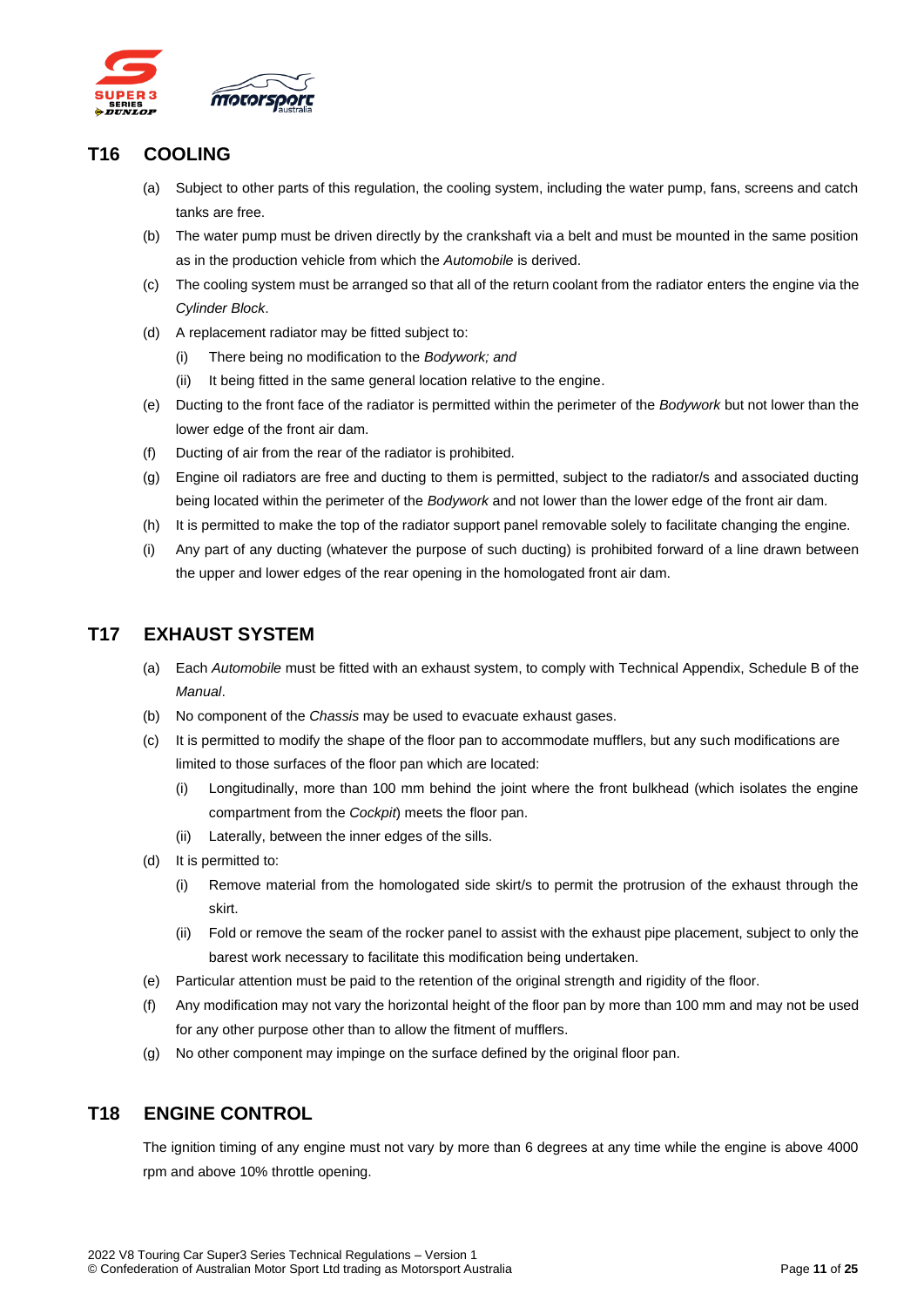

#### <span id="page-11-0"></span>**T19 TRANSMISSION**

- (a) Each *Automobile* must be fitted with a clutch which, subject to the following requirements is otherwise free.
	- (i) The clutch must only have 3 driven plates that transmit torque directly to the input shaft of the gearbox.
	- (ii) The clutch must be controlled exclusively by the *Driver's* foot via a mechanical and/or hydraulic actuation system.
	- (iii) The clamping force which acts on the friction surfaces must be derived solely from a diaphragm spring.
	- (iv) With the exception of the fixed pedal stops, any device which allows the clutch to be artificially positioned, or its speed of engagement to be varied by resisting the force of either the *Driver's* foot or the diaphragm spring, is prohibited.
	- (v) The clutch driven plate/s must be a minimum of 180 mm in diameter.
	- (vi) The use of titanium and carbon fibre components is permitted.
	- (vii) Any device which allows or facilitates any aspect of clutch operation to be monitored in any way is prohibited.
	- (viii) The force required to disengage the clutch must only be applied towards the flywheel.
	- (ix) The machining of surfaces for the purpose of achieving clutch plate preload is permitted.

# <span id="page-11-1"></span>**T20 GEARBOX**

- (a) The gearbox must comply with all of the requirements of the gearbox dimensions contained in these regulations.
- (b) There must be 6 forward gears, the ratios of which must be those as per the following list:

| Gear                       | Ratio  | <b>Tooth count</b>  |
|----------------------------|--------|---------------------|
| 1 <sup>st</sup>            | 2.57:1 | 14/33               |
| 2 <sub>nd</sub>            | 1.99:1 | 17/31               |
| 3 <sup>rd</sup>            | 1.66:1 | 19/29               |
| 3 <sup>rd</sup> (optional) | 1.60:1 | 19/28               |
| 4 <sup>th</sup>            | 1.35:1 | 21/26               |
| 5 <sup>th</sup>            | 1.14:1 | 23.24               |
| 6 <sup>th</sup>            | 1.00:1 | Constant mesh 22/24 |

- (c) The gearbox must have an operating reverse gear.
- (d) The input shaft must be in-line with the output shaft.
- (e) The maximum dimension from the *Cylinder Block*/timing cover face to the rear of the gearbox casing (excluding the extension housing) must be 1291.5 mm.
- (f) For each *Automobile* with a "H" pattern gear box, each gear must be selected by the *Driver* exclusively, via a non-sequential mechanical linkage which permits an "H" pattern gear change mechanism only.
- (g) For each *Automobile* with a sequential gearbox, each gear must be selected by the *Driver* exclusively via a mechanical linkage which permits a sequential selection device. The use of any electronic, hydraulic or pneumatic selection device or assistance thereto is prohibited.
- (h) The Hollinger RD6H and RD6S are to be used in their entirety and the only modifications permitted are industry accepted polishing and detailing which must not change the basic design or operation of the component being detailed.
- (i) It is permitted to use gears and dogs of a different manufacturer subject to them being identically similar to the original components and complying with the samples held by the CM.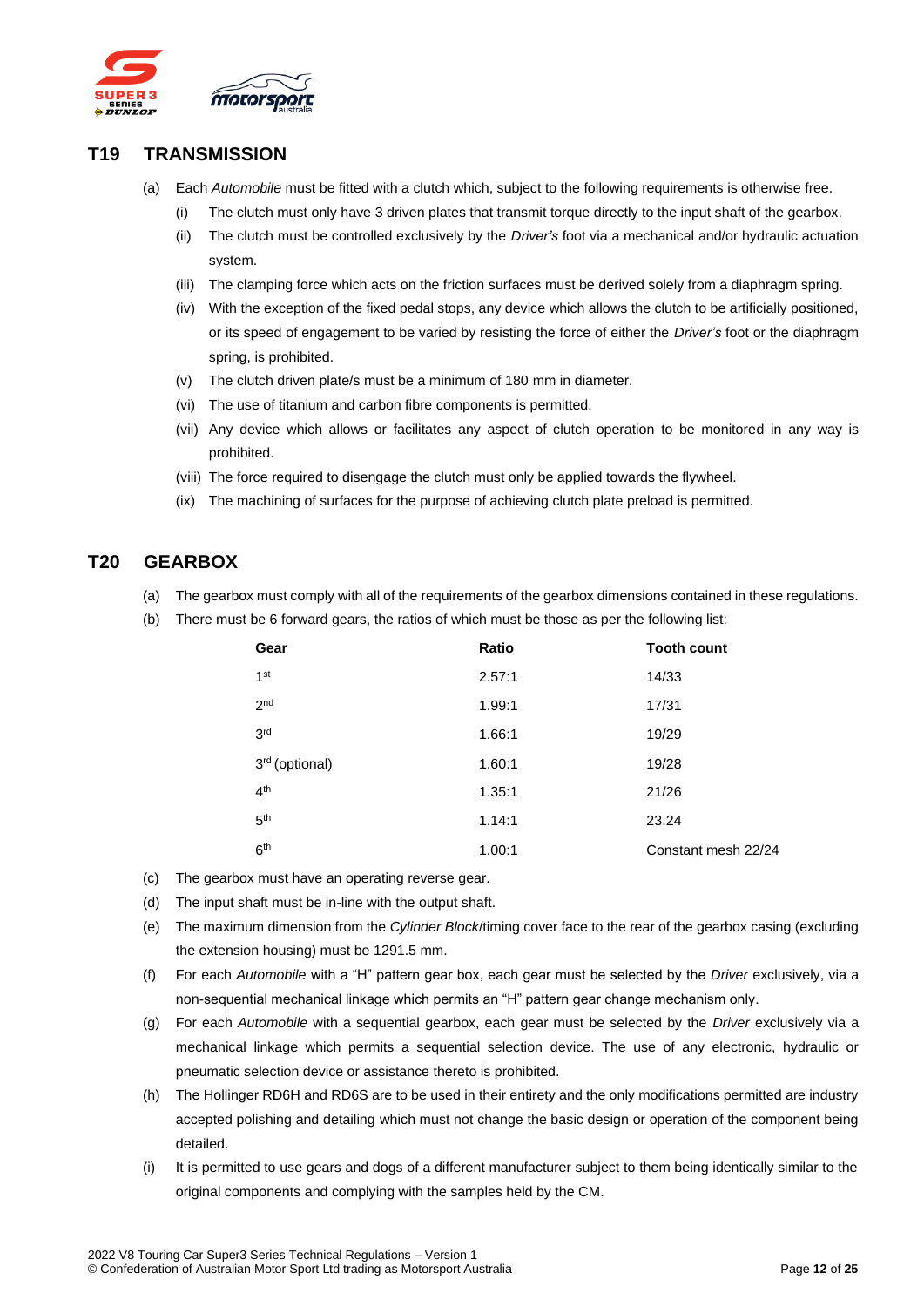

- (j) All replacement parts (other than gears, dog rings, bearings and gear position sensor) must be purchased through Hollinger Engineering and conform to the parts listed in the gearbox drawing exploded views titled RD6- H and RD6-SF which are held by the CM.
- (k) The gearbox to *Chassis Cross Members* and mountings are free.
- (l) Dry sump gearboxes using pressurised lubrication systems are prohibited.
- (m) A gear lever mounted switch, which must only provide a gear shift cut signal to the ECU may be fitted. This gear shift cut must only operate above an engine speed of 6250 rpm.

# <span id="page-12-0"></span>**T21 OTHER COMPONENTS**

- (a) Except for those matters contained in the relevant Motorsport Australia Automobile Homologation Document, and the gearbox and final drive ratios as listed, all other components of the drive train, including axles are free.
- (b) The final drive must not incorporate any differential action.
- (c) The crown wheel and pinion must be of hypoid design and must conform to the requirements of the final drive specifications contained in the relevant Motorsport Australia Automobile Homologation Document.
- (d) Additional oil radiators and pumps for the gearbox and final drive assembly are permitted within the external perimeter of the *Bodywork*, and air may be ducted to them but no aerodynamic benefit may be derived from such ducting and the external appearance of the *Automobile* must be maintained.
- (e) Axle drive shafts must be co-axial to each other and be parallel to the ground for a distance of 600 mm each side of the longitudinal centre line of the *Automobile*.
- (f) The use of drop gears are prohibited anywhere in the rear axle assembly.

#### <span id="page-12-1"></span>**T22 REAR AXLE ASSEMBLY**

- (a) The rear axle assembly is free save for the following:
	- (i) The minimum weight of the rear axle assembly is 115 kg which is the unsprung weight of the unit as it would be used in practice, qualifying and racing. This weight will be measured with:
		- (A) the complete rear *Wheels* removed; and
		- (B) all ancillary components (eg shock absorbers, lateral suspension and anti-sway bar links, electrical wiring, lubrication hoses etc) disconnected at the joint nearest the axle housing; and
		- (C) the longitudinal suspension trailing arms attached at both the body/*Chassis* unit and the rear axle housing; and
		- (D) all pivot arrangements moving freely; and
		- (E) the tail shaft connected at both ends.
	- (ii) The tail shaft must be made of ferrous material.
	- (iii) The tail shaft must have a minimum weight (not including the centre bearing mounting system) of 9.7 kg.
	- (iv) The maximum tube size of the tailshaft is 2.25 inches (nominal).
	- (v) Universal (Cardan Joints) or CV joints (Rzeppa CV joints) are the only joints permitted to be used in the tailshaft assembly.
	- (vi) The only final drive ratios permitted are as per the following:

| <b>Circuit</b> | Ratio  | <b>Tooth count</b> |
|----------------|--------|--------------------|
| Mallala        | 3.5:1  | 35/10              |
| Mount Panorama | 3.15:1 | 41/13              |
| Phillip Island | 3.25:1 | 39/12              |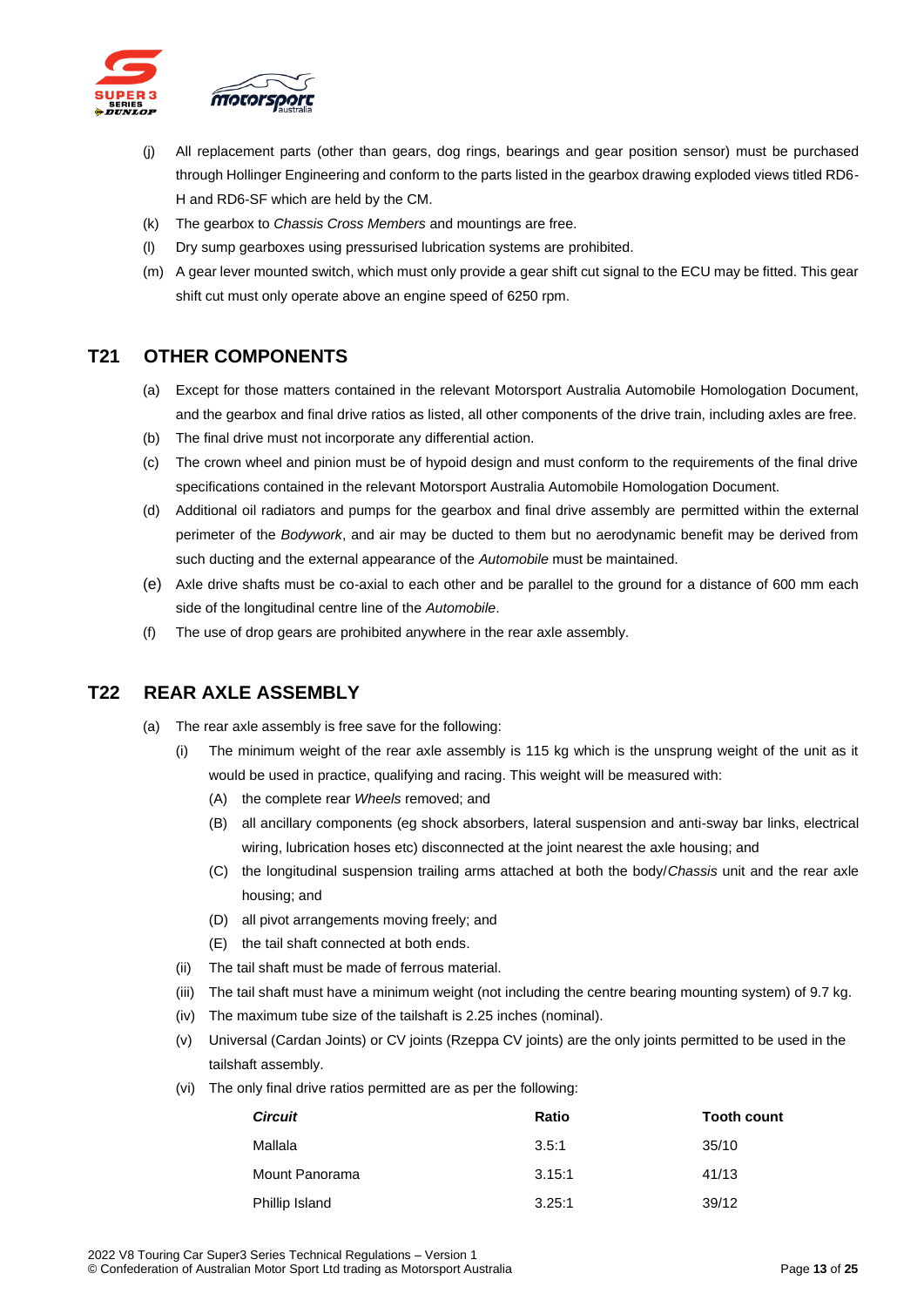



| Queensland Raceway            | 3.5:1 | 35/10 |
|-------------------------------|-------|-------|
| Sandown                       | 3.5:1 | 35/10 |
| <b>Sydney Motorsport Park</b> | 3.5:1 | 35/10 |
| The Bend Motorsport Park      | 3.5:1 | 35/10 |
| <b>Wakefield Park</b>         | 3.5:1 | 35/10 |
| Winton                        | 3.5:1 | 35/10 |
| Townsville                    | 3.5:1 | 35/10 |
| <b>Gold Coast</b>             | 3.1:1 | 34/10 |
| Newcastle                     | 3.5:1 | 35/10 |
| Wanneroo Raceway              | 3.5:1 | 35/10 |

# <span id="page-13-0"></span>**T23 TRACTION CONTROL**

- (a) Traction control is prohibited.
- (b) The Chief Scrutineer in their sole discretion, which will not be subject to any protest or appeal, has the right to deem any form of program, device, system, component/s, mechanism/s as traction control.
- (c) In order to provide *Wheel* speed information for the exclusive use of display and data acquisition instruments it is permitted to fit two of the non-driven *Wheel* hub assemblies with the necessary equipment, but under no circumstances may this signal or any other signal which provides a ground speed reference, be connected to the engine management system.
- (d) The engine management system must not receive input from any device which measures acceleration of the *Chassis*, and it is prohibited to have such a device fitted internally to the engine management system.

#### <span id="page-13-1"></span>**T24 SUSPENSION**

- (a) The suspension is free except that the type of suspension and springing medium must always be as stated in the relevant homologation documents.
- (b) The number and position of the homologated suspension pivot points must be used in their entirety and exclusively.

#### <span id="page-13-2"></span>**T25 REAR AXLE LOCATION**

The lateral location of the rear axle may be by Panhard rod or Watts link only, the mounting points for which are free.

#### <span id="page-13-3"></span>**T26 PIVOT POINTS**

Each suspension pivot point on the body/*Chassis* may be re-located within a 20 mm radius of the homologated points and such points must be used as the pivot point for the suspension (e.g. no extension or relocation of this part of the suspension is permitted).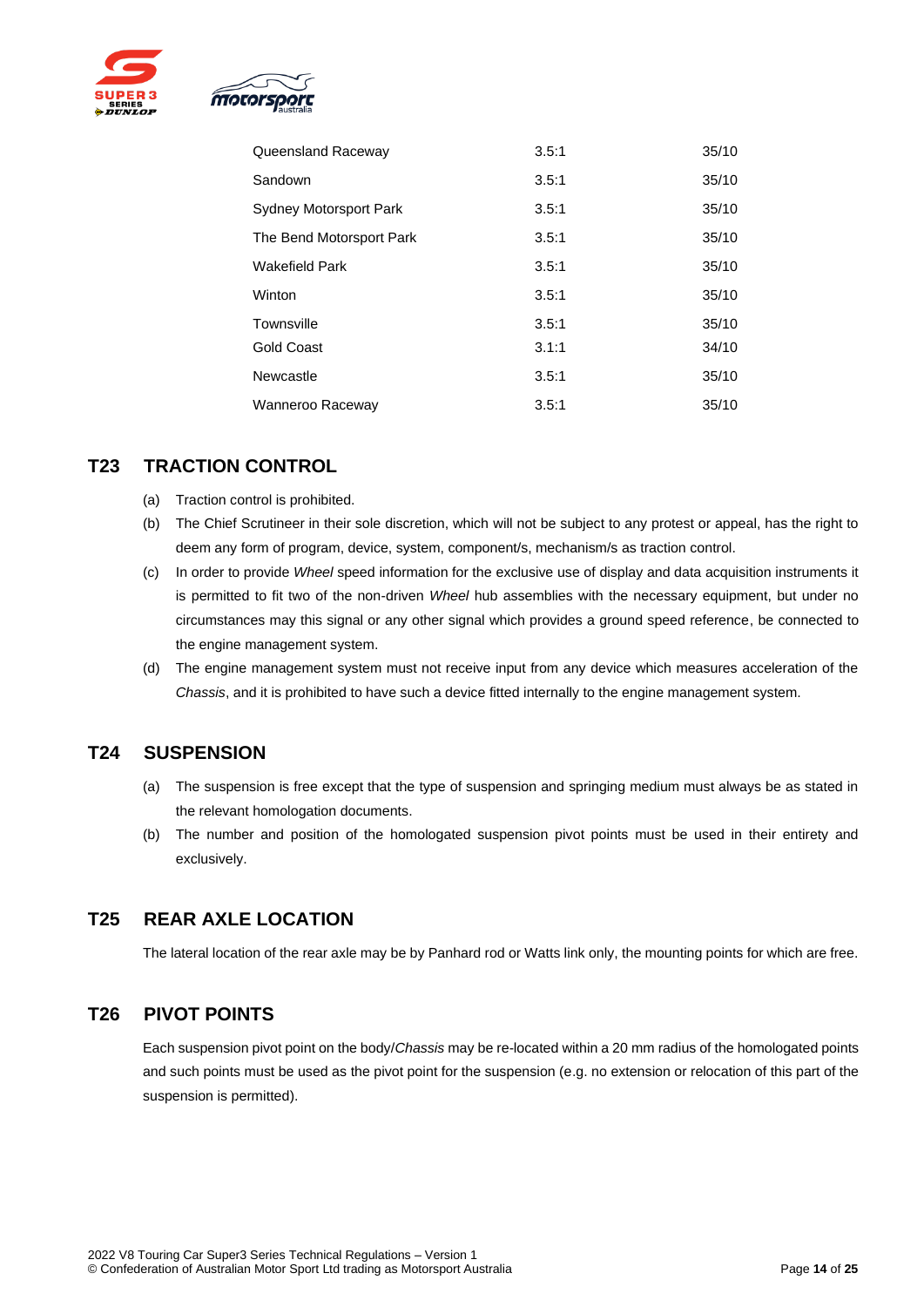

#### <span id="page-14-0"></span>**T27 ANTI ROLL BARS**

- (a) Any anti-roll bar must be of the same basic design as those fitted to the production vehicle on which the *Automobile* is based.
- (b) Adjustment of the stiffness of an anti-roll bar from within the *Cockpit* is permitted.
- (c) An anti-roll bar may be mounted to the *Body Shell* or to the rear axle housing.
- (d) Each link connecting the anti-roll bar to the suspension or the *Body Shell* must be of a fixed length.
- (e) A rocker, which varies the motion ratio between the anti-roll bar and *Body Shell* or suspension, is permitted.

#### <span id="page-14-1"></span>**T28 SHOCK ABSORBERS**

- (a) Each shock absorber is free except that adjustment of any unit from the cabin is prohibited.
- (b) Each shock absorber must function independently of each other, i.e. connections between units are prohibited.
- (c) Material may be removed from a MacPherson strut tower solely in order to facilitate the use of an adjustable shock absorber.
- (d) Each shock absorber mount on the body/*Chassis* may be re-located within a 20 mm radius of the homologated point except where MacPherson strut suspension is specified. Where MacPherson strut suspension is specified, each shock absorber mounts must remain fixed as stated in the relevant homologation documents.
- (e) The use of any electronically adjustable shock absorber is prohibited.
- (f) Only one shock absorber per *Wheel* is permitted.
- (g) Only 4 shock absorber characteristics that can be adjusted from outside of each shock absorber are permitted, but this number does not include shock absorber gas pressure adjustment.

#### <span id="page-14-2"></span>**T29 FRONT CROSS MEMBER**

- (a) The detachable front suspension *Cross Member* is free, on the condition that it is possible to remove it from the *Automobile* (no attachment by welding).
- (b) The suspension pivot points must not be altered from the homologated *Body Shell* save for those freedoms permitted in Article T26. The *Cross Member* must utilize the two (2) rear mounting points as provided for this purpose in the production vehicle from which the *Automobile* was derived.

#### <span id="page-14-3"></span>**T30 REINFORCEMENT BARS**

- (a) Reinforcement bars from the suspension pivot points to the *Body Shell* (or *Chassis*) may be installed subject to the distance between a suspension fixation and the anchorage point of the bar not being greater than 100 mm unless the bar is a transverse strut homologated/approved with the roll bar.
- (b) In the case of a MacPherson strut suspension or similar, an upper bar may be fitted provided that the maximum distance between the anchorage point of the bar and the upper articulation point does not exceed 150 mm.

# <span id="page-14-4"></span>**T31 ROLL CENTRE ADJUSTMENT**

Any device which allows the front or rear roll centre of an *Automobile* to be altered or adjusted from the *Cockpit* is prohibited.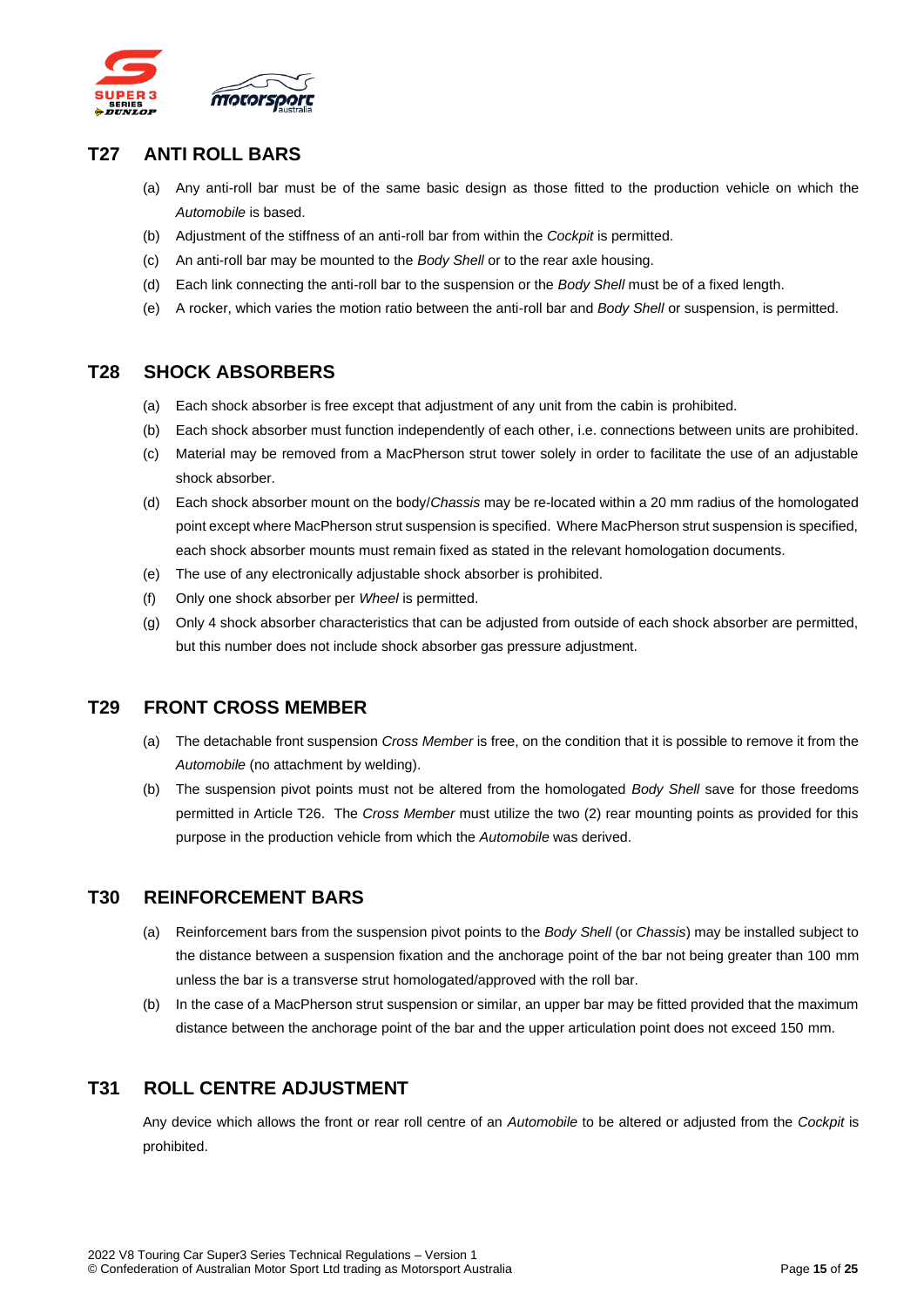

# <span id="page-15-0"></span>**T32 RIDE HEIGHT ADJUSTMENT**

Any device or system which does, or has the capacity to, adjust the ride height of a moving *Automobile* is prohibited.

### <span id="page-15-1"></span>**T33 SUSPENSION ADJUSTMENT**

- (a) Where these regulations permit the adjustment of the suspension of an *Automobile*, the force required to make such an adjustment must only be generated and controlled by a member of the team permitted to work on the *Automobile* while the *Automobile* is stationary, or by the *Driver*, seated normally in the *Automobile* with the safety harness correctly fastened.
- (b) The minimum weight of the front upright must be 10.5 kg.
- (c) The weight of the upright will be determined after disconnecting the upright from the outer joints of the upper and lower wishbones and steering arm. The disc and caliper must be removed and all of the ducting and electrics must be disconnected at the closest joint to the upright. The upright weight will include all mounting bolts, nuts, washers and spacers removed during disassembly of the upright from the *Automobile*.

#### <span id="page-15-2"></span>**T33.1 Springing Medium**

- (a) The springing medium on each corner of an *Automobile* must be ferrous of type coil-spring over damper.
- (b) Only a single linear coil spring per damper will be permitted.
- (c) For the purpose of T33.1(a) above, a linear coil spring is defined as a spring that is wound from a nominally constant diameter wire with an inside diameter that is normally constant for the length of the spring and, when tested, increases in load lineally.
- (d) It is permitted to use bump rubbers as a springing medium.
- (e) The overall spring rate of all springing mediums in the system is free.
- (f) It is prohibited to fit any springing mediums which react the displacement of the damper shaft inside the damper.

#### <span id="page-15-3"></span>**T34 WHEELS**

- (a) The *Complete Wheel* is free provided that:
	- (i) The upper part of the *Wheel*, located vertically over the *Wheel* hub centre, is covered by the *Bodywork* when measured vertically.
	- (ii) The maximum width of the *Complete Wheel* is 305 mm.
	- (iii) The maximum rim diameter is 18 inches.
	- (iv) The maximum diameter of the *Complete Wheel* is 680mm.
	- (v) The minimum weight of any bare *Wheel* is 10.7 kg.
	- (vi) Any measurement must be made with at least 1.8 bar pressure in the tyre.
	- (vii) Where the *Wheel* is fixed using a central nut:
		- (A) a safety clip/spring must be in place on the nut while the *Automobile* is on the *Track*.
		- (B) The clip/spring must be replaced/reset after each *Wheel* change.
		- (C) The clip/spring mechanism must be coloured red or orange.
	- (viii) If using centrelock *Wheel* fixing (single *Wheel* nut) the centrelock spindles and nuts must conform to the following:
		- (A) The centrelock spindle thread must be M72 x 2.5 (left or right hand as appropriate).
		- (B) The angle of any taper where the *Wheel* nut engages with the *Wheel* must be 90 degrees.
	- (xi) Brake fans fitted to any *Wheel* are prohibited.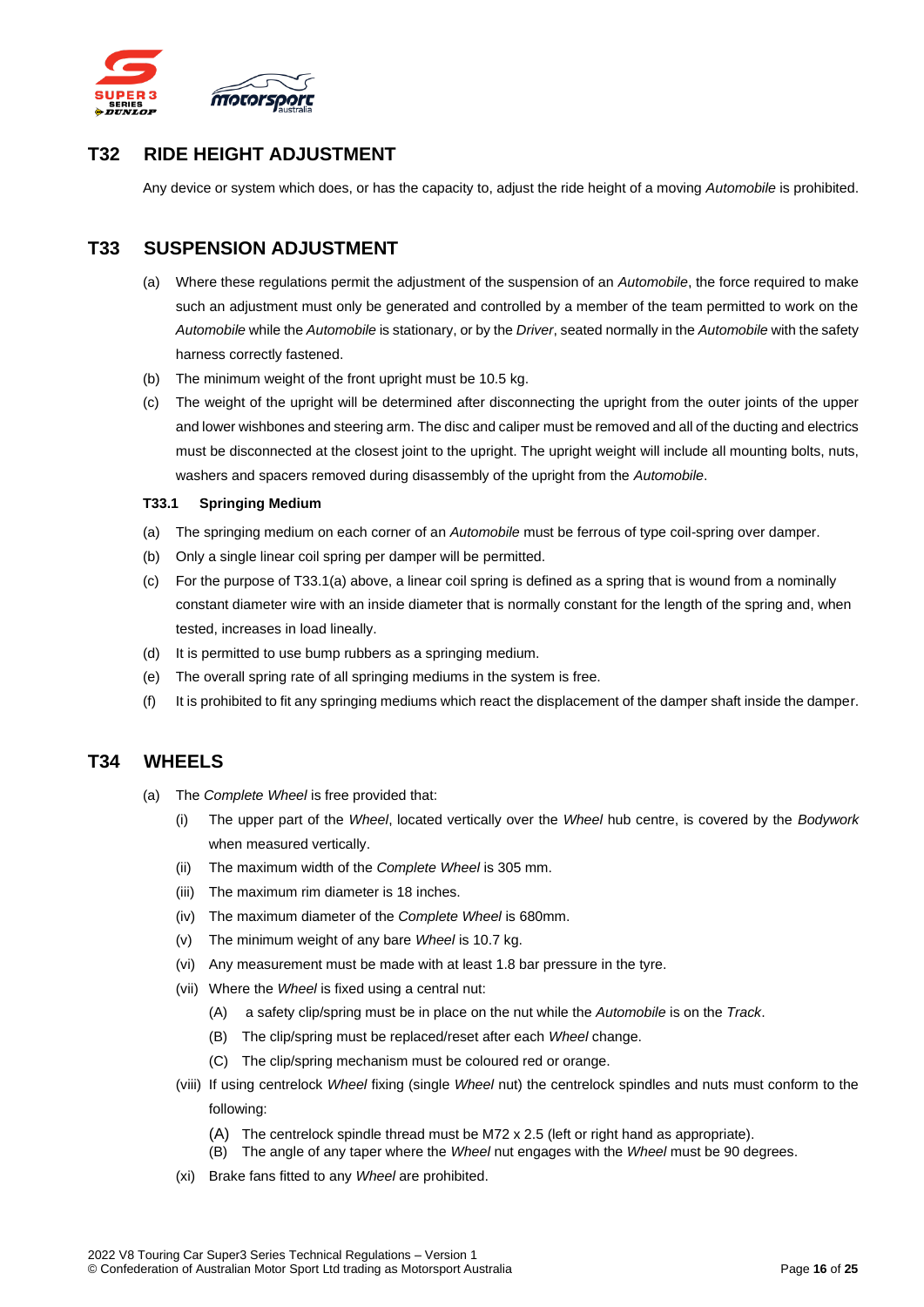

#### <span id="page-16-0"></span>**T35 BRAKES**

- (a) Each *Automobile* must be fitted with a dual circuit braking system operated by the same pedal. The pedal must normally control all the *Wheels*. In case of leakage at any point of the brake system, its pipes or any kind of failure in the braking system, the pedal must still control 2 *Wheels*.
- (b) Each pedal and pedal box is free, and the firewall and/or floor pan may be locally modified only to the extent required to facilitate the fitment of any master cylinder and/or pedal box.
- (c) The complete brake hydraulic system (including calipers, lines and hydraulic cylinders) is free except for the following restrictions:
	- (i) The maximum number of pistons in each caliper is restricted to 6;
	- (ii) Only one brake caliper and 2 brake pads per *Wheel* are permitted;
	- (iii) No system is permitted on an *Automobile* which can retract the caliper pistons for the purpose of pad change.
- (d) Any brake caliper body must only be made of aluminium materials with a modulus of elasticity no greater than 80 Gpa.
- (e) The brake caliper pistons may be made of titanium alloy.
- (f) Each brake rotor (disc) must be made of ferrous metal and conform to the following specifications:
	- (i) The maximum brake rotor diameter must not exceed 376 mm;
	- (ii) The maximum brake rotor thickness must not exceed 35.56 mm.
- (g) In order to provide air for the cooling of the brakes of each *Wheel*, it is permitted to fit a duct to each, the intake of which must be situated wholly within the perimeter of the *Bodywork* and not below any point on the lower edge of the front air dam. A system which sprays a mist of water into such air ducts is permitted.
- (h) Any brake caliper incorporating a liquid cooling/recirculating system is prohibited.
- (i) The fitment of a handbrake/brake lock is optional.
- (j) Any brake anti-lock system is prohibited.
- (k) Maximum brake pad thickness must not exceed 30 mm.
- (l) The braking system pressure in both front calipers must remain equal at all times.

#### <span id="page-16-1"></span>**T36 STEERING**

- (a) The steering is free including the steering wheel, column, tie rods, rack, etcetera, save that the original mechanical principal (eg; rack and pinion, recirculating ball) must be retained.
- (b) If the original steering column is utilised, the steering lock device must be removed.
- (c) Power steering may be added or deleted.
- (d) Four-*Wheel* steering is prohibited.

# <span id="page-16-2"></span>**T37 ELECTRICAL SYSTEM**

- (a) A battery master isolation switch is mandatory and must:
	- (i) Disconnect all electrical circuits, battery, alternator, horns, ignition, electrical controls etcetera;
	- (ii) Stop the engine;
	- (iii) Be spark proof and able to be triggered from inside and outside the *Automobile*;
	- (iv) Have the external trigger situated near the lower part of the front windscreen, on the *Driver's* side, and be marked by a red spark in a white edged blue triangle with a base of at least 120 mm.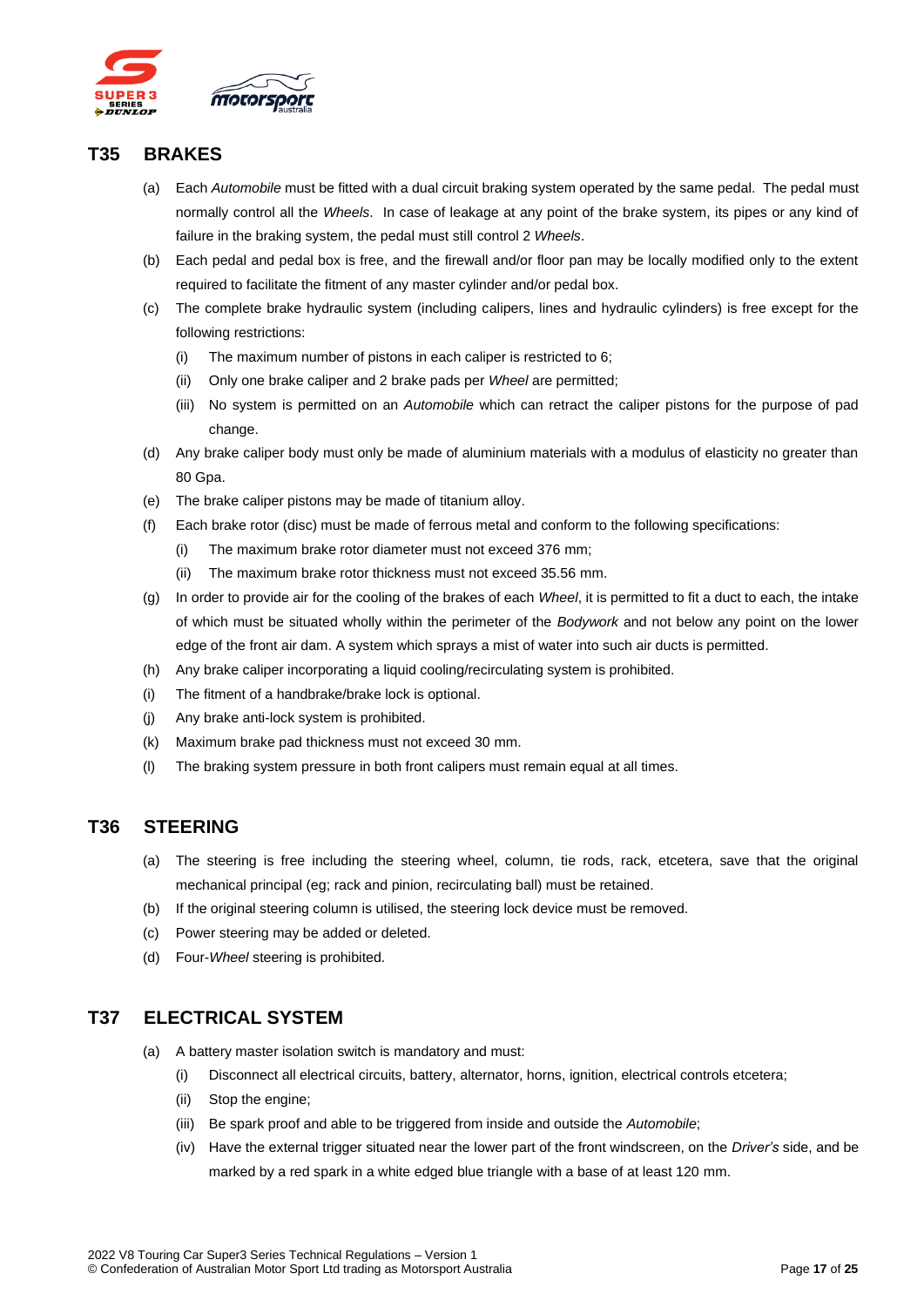

(b) Each *Automobile* may be fitted with power control module/s to perform the circuit switching and protection functions in place of cables, fuses and relays. Only the following power control modules are permitted:

| <b>Brand</b> | Model                 |
|--------------|-----------------------|
| MoTeC        | MoTeC PDM             |
| ADD          | <b>IPU Motorsport</b> |
| PI Research  | <b>PCM Hyllus</b>     |

- (i) The maximum amount of outputs for any one or combined units is 32.
- (ii) Power control module system configurations may be requested by the TA at any time and this request will not be subject to protest or appeal.
- (c) The battery and its location are free save that it must not be placed in the *Passenger* compartment.
- (d) The alternator and its drive system are free.
- (e) Each lighting and signalling device must remain operational and as originally provided in the production vehicle from which the *Automobile* is derived, save that it is permitted to disconnect and remove the rear number plate lights, side indicator lights, reversing lights and all interior lights. The hazard function of the indicator lights may be removed.
- (f) The starter motor is free except that it must:
	- (i) Be exclusively electrically powered;
	- (ii) Engage directly with the flywheel as in the production vehicle from which the *Automobile* was derived;
	- (iii) Be capable of starting the engine at all times.
- (g) The starter motor may be mounted in front of, or behind, the flywheel, the ring gear of which must comply with Article T13(m).
- (h) At all times the *Driver* when seated and secured in the *Automobile* as for *Competition* must be able to activate the starter motor without outside or external assistance.
- (i) A high intensity rain light must be fitted into the highest part of the rearward face of the boot lid. The rain light must be mounted so its face is at 90 degrees to the road surface.
- (j) Unless the specific permission is first obtained from the Chief Scrutineer, a computer of any description, other than a computer which is an integral part of the *Automobile*, is prohibited to be taken onto the grid by any person at any time.
- (k) It is permitted to replace the front windscreen with a front windscreen incorporating a heating element.
- (l) Each *Automobile* must only be fitted with one data-recording unit in addition to any data recording capacity of the engine management system or any unit specifically required or approved by the Chief Scrutineer.
- (m) Unless otherwise specified, each *Automobile* must only be fitted with one of each of the sensors listed below which must only perform the function stated in each of the respective Regulations, and any other sensor is prohibited. The sensors listed are in addition to any other switches, carrier detect signal for telemetry or any sensors specifically required or approved by the Chief Scrutineer. The data gathered from the sensors listed may then be recorded, displayed or transmitted by any means permitted under these regulations.
	- (i) Engine sensors

| Crankshaft position                    | Oil temperature  |
|----------------------------------------|------------------|
| Camshaft position                      | Fuel pressure    |
| Throttle position x2 (*see note below) | Fuel temperature |
| Coolant temperature                    | Fuel usage x 2   |
| Coolant level                          | Lambda x 2       |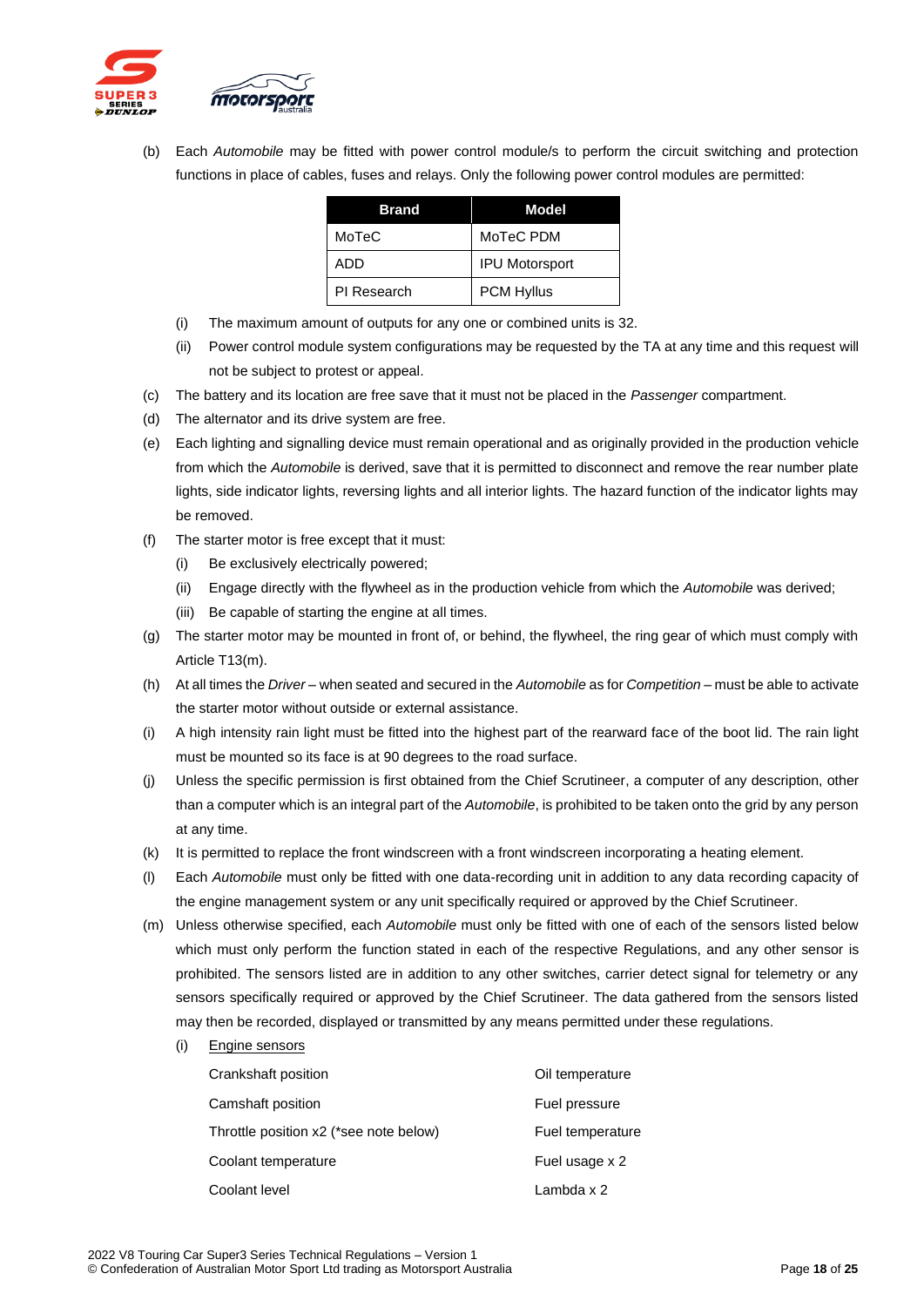

Coolant pressure **Manifold** air pressure

Oil pressure **Air temperature** Air temperature

Note: Only one (1) throttle position sensor may be connected to the engine management system at any time.

(ii) General Sensors

| Front Wheel speed – front x 2                                             | Suspension position x 4                 |
|---------------------------------------------------------------------------|-----------------------------------------|
| Steering angle                                                            | Brake light                             |
| Power steering pressure                                                   | Brake rotor temperature (front & rear)  |
| Power steering temperature                                                | Brake line pressure (front & rear)      |
| Gearbox oil temperature                                                   | Cockpit temperature x 2                 |
| Differential oil temperature                                              | <b>Battery Voltage</b>                  |
| G – Force – longitudinal                                                  | Beacon input                            |
| G - Force - lateral                                                       | Brake balance bar position              |
| G - Force - vertical                                                      | Crankcase pressure                      |
| Brake master cylinders travel<br>(external linear or rotary sensors only) | Anti roll bar position (front and rear) |

- (n) Only a single direction electronic data link to be sent from the *Automobile*'s engine management system to any other data logging or display system within an *Automobile* is permitted.
- (o) At any time only the following signals may be sent to or from an *Automobile*:

| <b>Signal</b>                         | <b>Send to Automobile</b> | <b>Send from Automobile</b> |
|---------------------------------------|---------------------------|-----------------------------|
| Any signal exclusively for television | Yes                       | Yes                         |
| Telemetry (transmission of data)      | No                        | Yes                         |
| Driver voice communication            | Yes                       | Yes                         |
| Driver visual communication           | Yes                       | Yes                         |
| Lap beacon                            | Yes                       | No                          |

#### <span id="page-18-0"></span>**T38 BODYWORK**

- (a) The following regulations apply to the homologated *Body Shell*, including *Bodywork*:
	- (i) Each *Bodywork* and *Body Shell* panel/component must remain unmodified and must be of the same shape, material and thickness as the production vehicle on which homologation is based. An exception being that composite glass/fibreglass front guards may be fitted to any *Automobile*.
	- (ii) Specific modifications to the *Body Shell* panel/components are allowed only to the extent permitted under these regulations.
	- (iii) Only the parts listed in the Delete Panel list in the relevant homologation documents for each *Automobile* may be removed from the production *Body Shell*.
	- (iv) Any repair work must conform to all requirements in these regulations.
	- (v) Strengthening of the fully sprung components of the *Chassis* and *Bodywork* is permitted provided that the material used follows the original shape and is in contact with it.
	- (vi) Weld flanges may be removed from the front *Chassis* rails and the joint butt welded.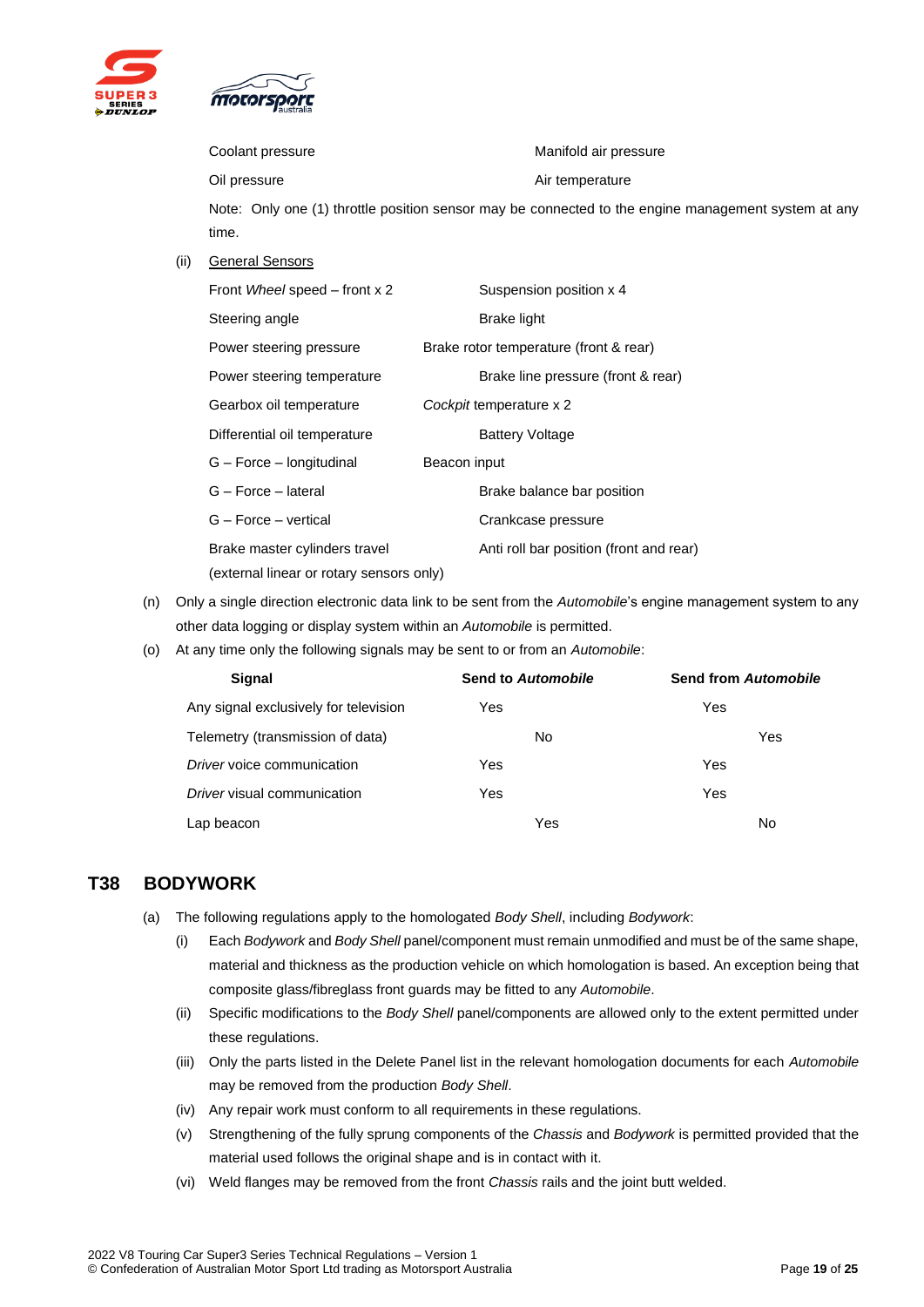

- (vii) Reinforcement of the *Body Shell* using carbon fibre composites is restricted to internal *Cockpit* surfaces only, and the maximum thickness of any reinforcement in this area is 4 mm, excluding the thickness of the parent metal.
- (viii) The area which can be reinforced is defined by: the inner surface of the front bulkhead, below a vertical line corresponding with the lower edge of the front windscreen and extending rearward to a lateral line across the floor of the *Automobile*, approximately in the centre of the front doors.
- (ix) No body cavity may be filled with any substance that is deemed to increase the rigidity of the *Automobile*, save for the *Driver's* door, which may have the window glass and regulator removed and the resultant cavity filled with polyurethane foam.
- (x) Notwithstanding the above, reinforcement of the floor by carbon fibre composites is prohibited.
- (xi) Any non-metallic insulating and/or sound deadening material may be removed.
- (xii) It is permitted to make the minimum modifications to the production *Body Shell* in and around the rear axle assembly only in order to provide sufficient clearance for the rear axle assembly to achieve maximum *Wheel* travel.

# <span id="page-19-0"></span>**T39 EXTERIOR**

- (a) Any homologated aerodynamic aid and exterior component, which may be of composite carbon fibre construction, must be identical to the samples held by the Chief Scrutineer, and be used exclusively and in their entirety.
- (b) For the purpose of providing clearance to front suspension components or the fuel tank, it is permissible to remove material from the front/rear under tray provided that the cut area is suitably reinforced.
- (c) The rear spoiler "wing" must be the same type and shape as was present when the *Automobile* was originally homologated.
- (d) The sealing of holes in the *Cockpit*, engine and luggage compartments and in the mudguards is permitted. The material and method used are free and any hole in the exterior *Bodywork* may be closed or sealed by the use of adhesive tape only.
- (e) Windscreen wiper motors, their position and the blades and mechanism are free subject to there being at least one windscreen wiper provided in the *Driver's* line of vision. The windscreen washer device, the washer bottle and their location is free.
- (f) Any external decorative strip, the maximum vertical height of which is less than 25 mm, may be removed.
- (g) The fitting and use of pneumatic jacks and the necessary modifications for their fitment is permitted, but no "compressed air" bottle can be carried on board.
- (h) Each external air line fitting must be located in or near the "B" pillar and must be recessed so that it is not likely to cause injury, and the air jacks must always be manually operated from the pit garage side of the *Automobile* during any pit stop.
- (i) Each external light with a lens made of glass must be covered by a transparent film applied to the glass which must effectively prevent any broken glass from being spread onto the *Track*.
- (j) Headlamp covers may be fitted solely to protect the headlamp glass and must effect no improvement to the *Automobile's* aerodynamic efficiency.
- (k) The registration plate mountings may be removed.
- (l) In order to comply with the requirements of Article T34(a)(i), the mudguard sheet metal may be "stretched" by the minimum amount necessary to give 10 mm clearance on the tyre whilst respecting the homologated body width.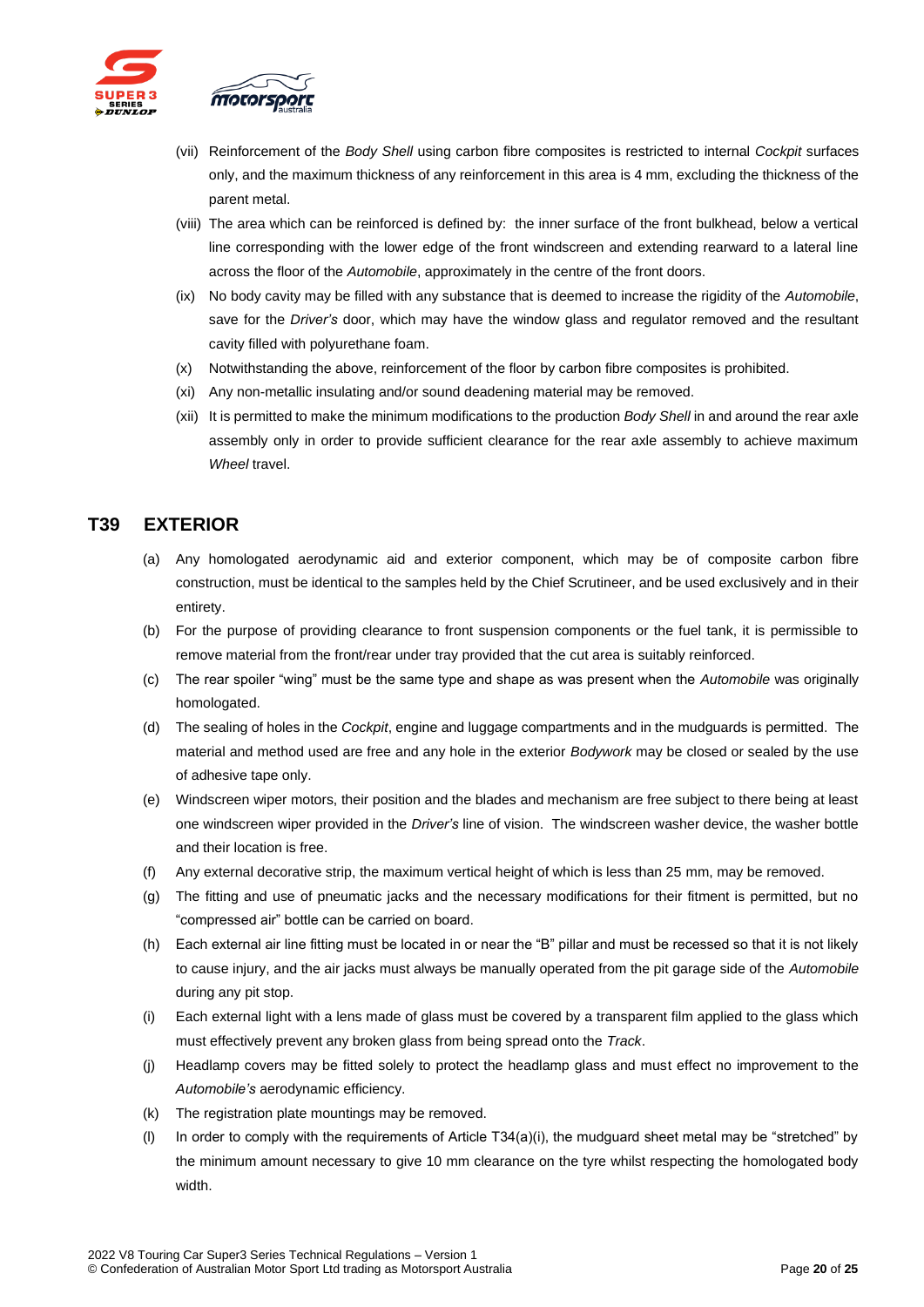

- (m) Any component which acts as a vibration insulator (e.g. engine mount, gearbox mount, and *Cross Member* mount) may be replaced with a component of similar dimensions and free material.
- (n) Any original closing mechanism on the bonnet and boot lid must be rendered inoperative, and the fitting of at least 2 separate fasteners for the front bonnet and rear boot lid are compulsory, notwithstanding the hinging arrangements. Each fastener must be of adequate strength and limited extensibility which must simultaneously hold the bonnet and boot lid closed.
- (o) The front windscreen must be of laminated glass and the rear windscreen must be of toughened glass material, or alternately, the front and rear windscreens may be of polycarbonate material in accordance with the following requirements:
	- (i) the thickness must be 6 mm  $\pm$  5% (the measurement does not include any tear off or base coat); and
	- (ii) the shape must conform to that of the make and model of the base *Automobile*; and
	- (iii) the front and rear windscreens must be connected to the *Chassis* by a minimum of:
		- (A) bonding using a suitable bonding agent; and
		- (B) 4 x M6 bolts, one in each corner of the windscreen; and
		- (C) A vertical brace in the centre of the front windscreen with tensioning capability.
- (p) If as a result of damage, it is necessary to remove the front windscreen a replacement front windscreen must be fitted. The fitment and retention of the replacement windscreen must be inspected by the TD prior to that *Automobile* being allowed to re-join the Circuit.
- (q) It is permitted to fit tear offs to the front windscreen.
- (r) It is permitted to fit a brace as detailed in the relevant VSD to the rear windscreen.
- (s) Any tool necessary for the removal of the front or rear bumper bar must be securely attached to the *Passenger* side anti intrusion bar.
- (t) Each *Automobile* must be equipped with at least one front and one rear towing eye and comply with Technical Appendix, Schedule B of the *Manual*.
- (u) Any window mounted "NACA Duct" must only be used for cooling the *Driver* and must therefore only have the effect of circulating air within the *Cockpit*.

#### <span id="page-20-0"></span>**T40 COCKPIT**

- (a) Each *Seat* must be fitted in accordance with the requirements of Article 253 of Appendix J to the *Code*. The mounting of the *Seat/s* directly to the ROPS or dedicated integral replacement *Seat* anchorage points is highly recommended.
- (b) Any replacement *Driver's Seat* must be located as specified in the relevant VSD.
- (c) The *Driver's Seat* and any *Seat* used by a *Passenger* in any Rides session must be of a type homologated by the FIA to the 8855/1999 or 8862/2009 standard. The validity of the *Seat* will expire on December 31, 5 years after the expiry date shown on the *Seat*. The *Seat* must be inspected during the normal inspection process. Each *Competitor* must inspect and replace any damaged or worn *Seat* before any *Competition* as required.
- (d) Any carpet, padding, insulation material and lining may be removed from the *Cockpit*. The original interior door trim may be re-manufactured provided the external shape is similar. The interior door trim may be locally modified to permit the fitment of a safety cage.
- (e) The original heater and/or air conditioning unit may be removed together with its associated equipment.
- (f) Any pipe carrying fluid through the *Cockpit* must be of adequate strength and quality and must have no connections other than those on the front and/or rear bulkhead. Any pipe carrying fluids to authorised accessories, e.g. power steering, may have connections within the cabin.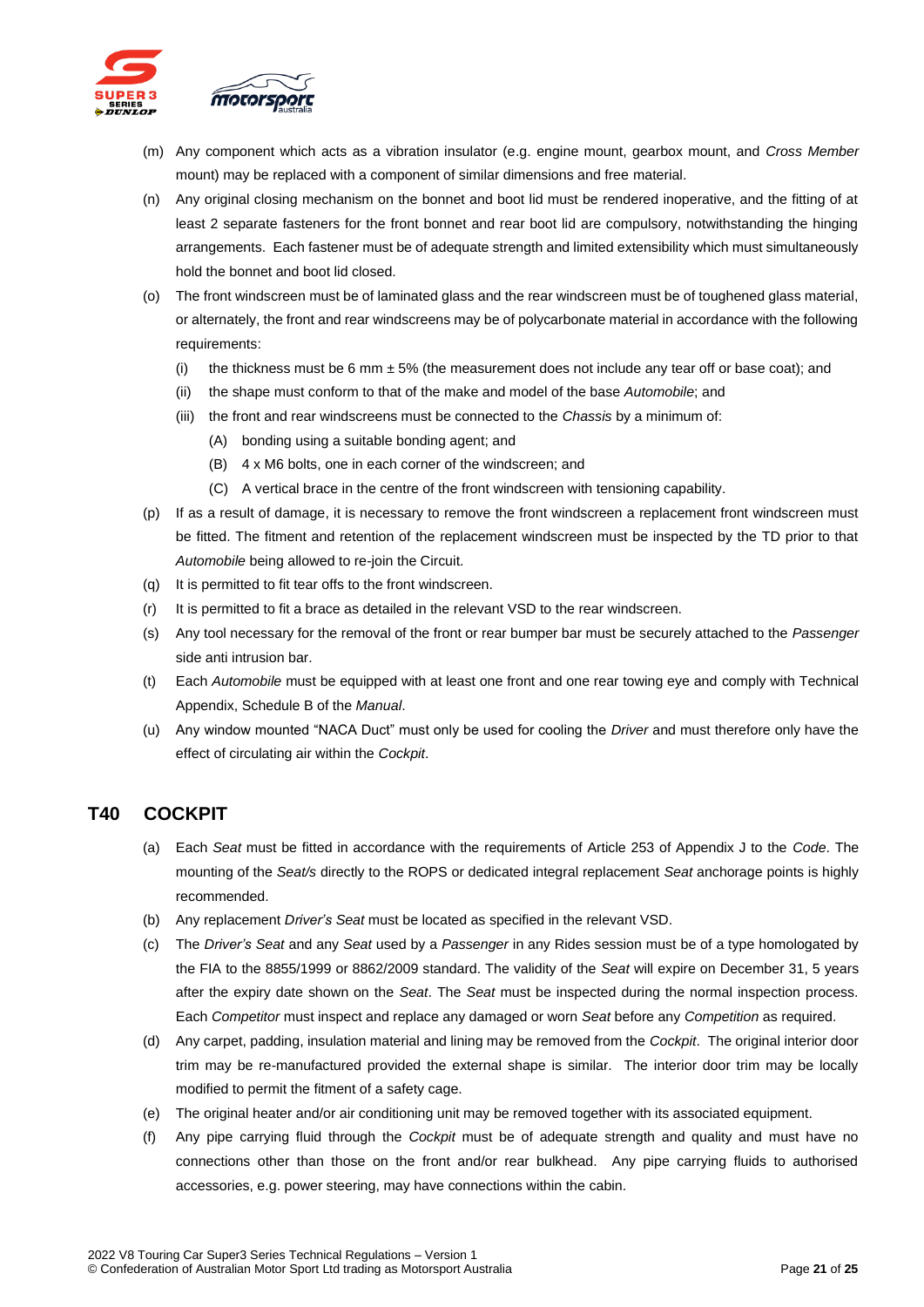

(g) The *Driver's* compartment must be sealed from both the engine and luggage compartments to prevent the passage of flame and/or fluids into the *Driver's* compartment in the event of any leakage. This sealing must include the *Automobile's* "C" pillars.

### <span id="page-21-0"></span>**T41 DASHBOARD**

- (a) Any component of the dashboard below a horizontal plane at the top of the glove box lid may be removed. Fascia panels containing instruments, switches, and controls may be replaced by others of free design.
- (b) The centre console may be removed.
- (c) Instruments are free, but only the minimum modifications necessary may be made to the dashboard to facilitate the fitting of instruments.

# <span id="page-21-1"></span>**T42 DOORS**

- (a) The side anti-intrusion bars may be removed from the doors subject to the safety cage structure providing lateral protection in the same general area.
- (b) Polyurethane foam may be added to the door cavity of the *Driver's* door. It is highly recommended that both front and rear doors located on the *Driver's* side are fitted with a side impact protection device as detailed in Schedule G3 of Division G of the Supercars Operations Manual.
- (c) The window regulator mechanism may be removed from each door.
- (d) The inner door panels may be removed from each door except for the *Driver's* door.

#### <span id="page-21-2"></span>**T43 REAR VISION MIRRORS**

- (a) Each *Automobile* must be fitted with at least 2 rear vision mirrors which have a reflecting surface of at least 50 cm<sup>2</sup>, and each mirror must provide an unobstructed view to the rear of the Automobile.
- (b) One such mirror must be fitted internally and at least one fitted externally on the *Driver's* side of the *Automobile*.

#### <span id="page-21-3"></span>**T44 TAIL SHAFT LOOPS**

- (a) Each *Automobile* must be fitted with full circle tail shaft loops which must be constructed so that in the event of tail shaft breakage, the tail shaft, its components and mountings will be effectively prevented from contact with the ground.
- (b) Each tail shaft loop must be made of steel strap of 30 mm x 5 mm minimum and be securely attached to a reinforced area of the *Body Shell*.

#### <span id="page-21-4"></span>**T45 ADDITIONAL ACCESSORIES**

- (a) Any accessory which has no influence on the *Automobile's* behaviour is permitted, for example equipment which improves the aesthetics or comfort of the *Automobile's* interior (lighting, heating etc). In no case may any accessory increase the engine power or influence the steering, transmission, brakes or road holding even in an indirect fashion.
- (b) The horn may be removed or replaced.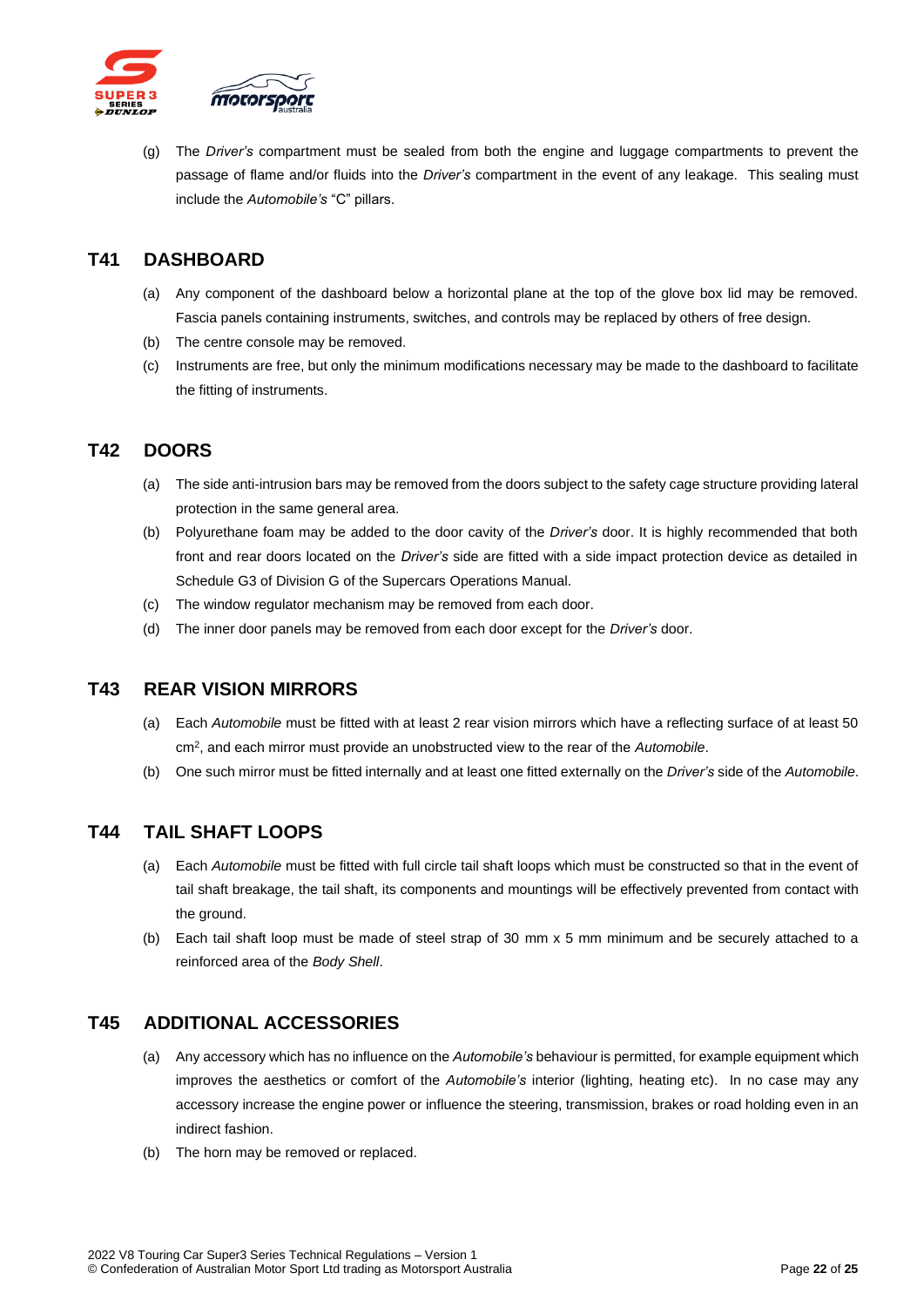

- (c) Other than the *Coachwork*/*Bodywork*, and the homologated aerodynamic aids, no part of the *Automobile* is permitted which, in the opinion of the Chief Scrutineer, actually or potentially increase down force, and no appeal or protest will lie against the written opinion of the Chief Scrutineer in this regard.
- (d) With the exception of clutch fluid reservoirs, windscreen washer bottles, *Driver* drink bottles and *Driver* cool suits, all fluid reservoirs must be mounted outside of the *Cockpit*.

#### <span id="page-22-0"></span>**T46 WINDOWS**

Subject to freedoms permitted in these regulations, all windows must remain identical to those of the production vehicle upon which the *Automobile* is based, windows must not be coloured or tinted.

#### <span id="page-22-1"></span>**T47 FUEL TANK**

(a) Each *Automobile* must be fitted with a safety fuel cell conforming to the FIA specification FT3, FT3.5 or FT5.

**Note:** The validity of these fuel cells expires 5 years from the date of manufacture shown on the fuel cell. Additional 2 year extensions may be granted provided the fuel cell inspection is carried out as per Technical Appendix, Schedule N of the *Manual*.

- (b) A fuel tank may only be mounted either side, under or through the floor of the luggage compartment.
- (c) No part of the fuel tank may be situated forward of the rear axle centre line.
- (d) Any opening in the fuel tank must be located in the top surface of the tank.
- (e) The fuel tank must be vented externally of the *Bodywork*.
- (f) The total capacity of the entire fuel system must not exceed 120 litres.
- (g) Any gap between the fuel cell and its housing must be filled with semi rigid energy absorbing material such as polyurethane
- (h) A fuel collector pot of free design and material with a maximum capacity of 8 litres is permitted.
- (i) Each *Automobile* must be fitted with fuel lines made of suitable material which is of adequate strength and durability: e.g. metal tube or braided hose.
- (j) Each *Automobile* must be fitted with a system that cuts off the power supply to all fuel pumps after a maximum of 6 seconds absence of crankshaft revolution.

#### <span id="page-22-2"></span>**T48 SAFETY EQUIPMENT**

- (a) Each *Automobile* must be fitted with a fire extinguisher system which complies with the requirements of Article 253 of Appendix J to the *Code*.
- (b) In addition to the following each fire extinguisher system must be:
	- (i) A minimum of 4.0 litres in capacity or 2.25 kg of gaseous extinguishant
	- (ii) Fitted as per manufacturer's instructions
	- (iii) Mounted in the following way:
		- (A) On the left hand side of the rear *Passenger's Seat* floor
		- (B) Between the tail shaft tunnel and the left hand rear upper trailing arm box
		- (C) No further forwards that the start of the horizontal section of the rear *Passenger's Seat* floor
		- (D) With the height being determined by the location of the fire extinguisher on the unmodified original panel.
- (c) Each *Automobile* must be fitted with a safety harness for each *Seat* fitted in the *Automobile*. The safety harness/s must comply at least with the requirements of Technical Appendix, Schedule I of the *Manual*.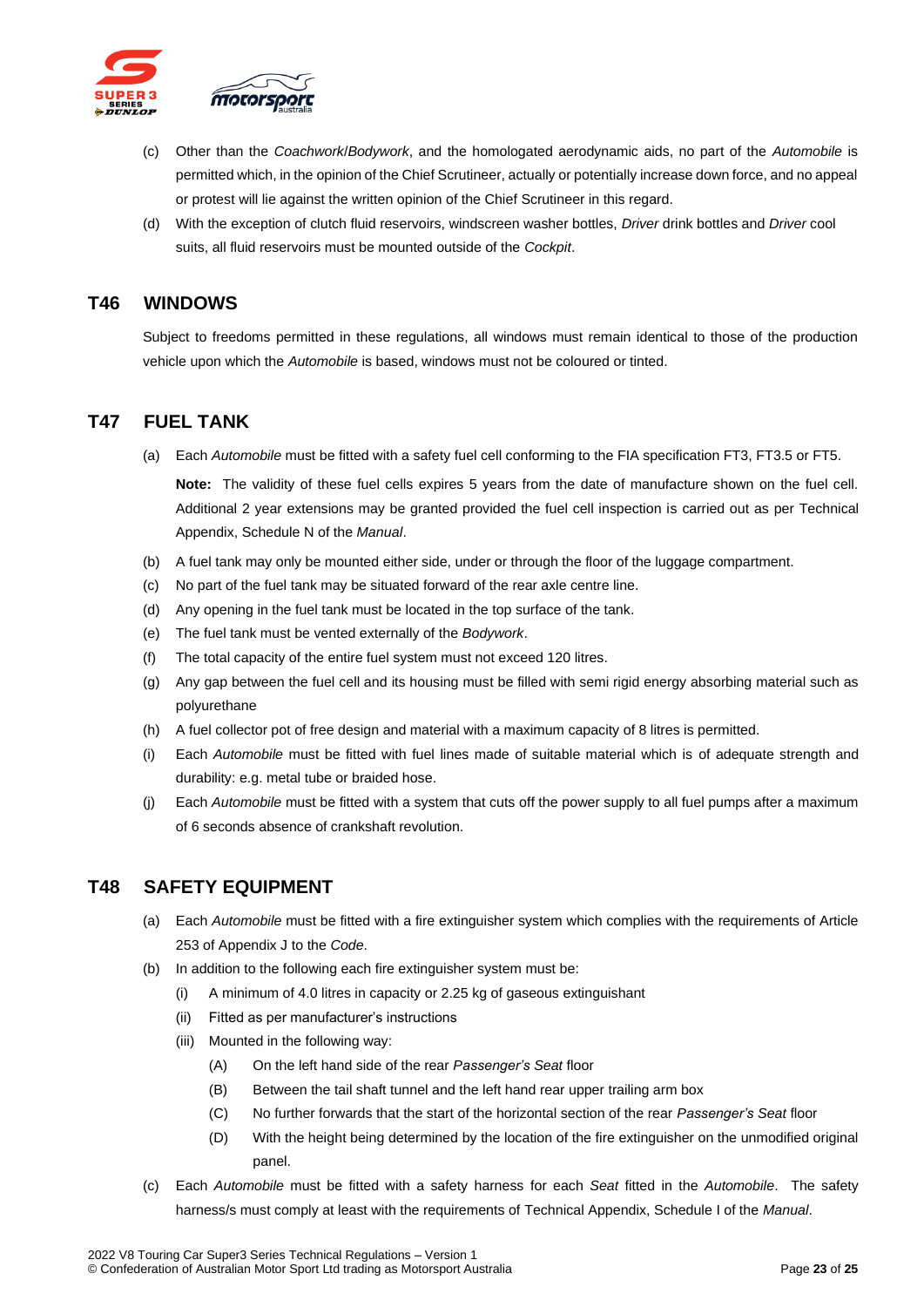

- (d) The safety harness of any *Automobile* involved in any accident must be inspected by the Chief Scrutineer at the relevant *Event*. If appropriate, the Motorsport Australia Log Book will be endorsed with a requirement by the Chief Scrutineer that the safety harness be replaced. At the *Automobile's* next *Event*, the Chief Scrutineer must be satisfied that the safety harness has been replaced.
- (e) Each *Automobile* is required to have fitted a *Driver's* side window net, and where any *Automobile* is used to carry a *Passenger* while on the *Track*, the *Automobile* must be fitted with a *Passenger's* side window net. Each window net must comply with Technical Appendix, Schedule I of the *Manual*.
- (f) Each *Automobile* must be fitted with roll over (safety cage) protection in accordance with Technical Appendix, Schedule J of the *Manual*.

#### <span id="page-23-0"></span>**T49 AUTOMOBILE MARKINGS**

- (a) Each *Automobile* must comply with Technical Appendix, Schedule K of the *Manual* and the following requirements:
	- (i) The *Automobile's* competition number must be displayed on the front windscreen, both rear side windows and the rear windscreen.
	- (ii) Display of the *Automobile's* competition number on each side of the *Automobile* as per Technical Appendix, Schedule K is optional.
	- (iii) Each *Automobile* must display the Series markings, appropriately attached, and positioned as shown in the Decal Placement diagram in Attachment A.